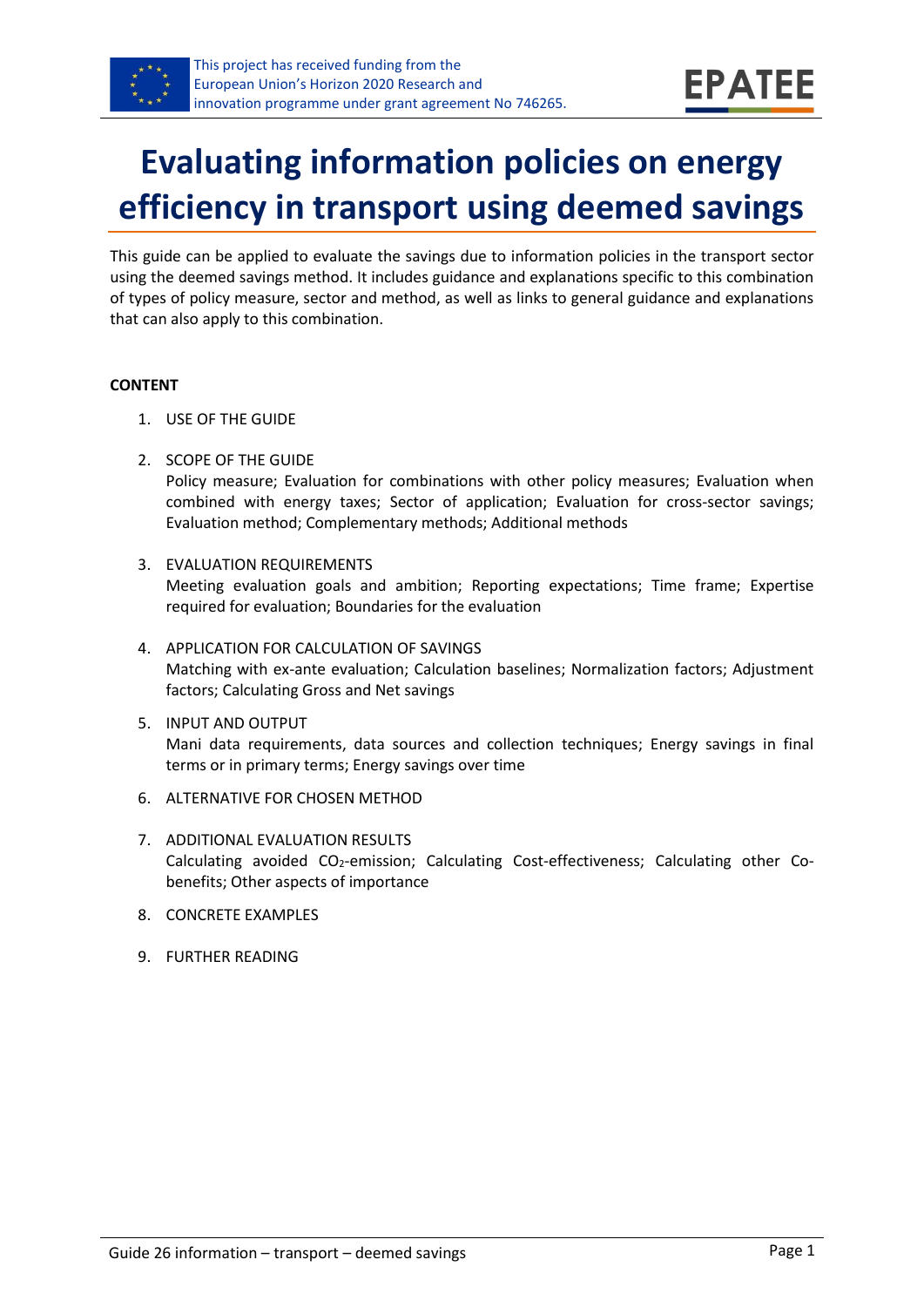# **1 | USE OF THE GUIDE – AUDIENCE, OBJECTIVES AND FOCUS**

The primary **audience** for this guide is energy efficiency programme designers, implementers or supervisors, and evaluators looking for guidance on the evaluation process of energy savings in the scope of this guide.

Although the application of the guide will generally concern the (sub)national level, account will be taken of issues at EU level when relevant (e.g. the specific format of saving figures for the EED).

This guide is not about the preceding step in the evaluation process, the choice of the method. About this previous step in the evaluation process, see the guidance provided [here.](https://www.epatee-toolbox.eu/wp-content/uploads/2019/04/epatee_integrating_evaluation_into_policy_cycle.pdf) However, after presenting the capabilities and limitations of the guide at hand, the user will be offered alternatives for the method within this guide (see section [6\)](#page-0-0).

The **objective** of this guide is to provide:

- Information on the scope of the guide that enables the user to decide whether this guide is suited to his/her needs, and whether complementary or additional method(s) could be needed or useful (sectio[n 2\)](#page-0-1);
- Guidance about specifying the evaluation objectives and requirements (section [3\)](#page-0-2);
- Guidance about key methodological choices to calculate energy savings (section [4\)](#page-0-3);
- Guidance about the inputs (data requirements) and outputs of the method (energy savings metrics) (sectio[n 5\)](#page-0-4)**;**
- Possible alternative methods (with pros and cons) (section [6\)](#page-0-0)
- Background about evaluation results other than energy savings (sectio[n 7\)](#page-0-5);
- Relevant examples, case studies and/or good practices (section [8\)](#page-0-6);
- Relevant references for further reading (section [9\)](#page-0-7).

The guide is intended for assessing realised (ex-post) energy savings. However, account is taken of earlier (ex-ante) evaluations of expected savings, if available (see section [4\)](#page-0-3).

The **focus** of the guide is on impact evaluation, i.e. determining the energy savings, but not on how this has been reached through a step by step process with intermediate results (process evaluation).

Readers looking for the basic and general principles of energy efficiency evaluation may find the following [link](https://www.epatee-toolbox.eu/evaluation-principles-and-methods/) useful.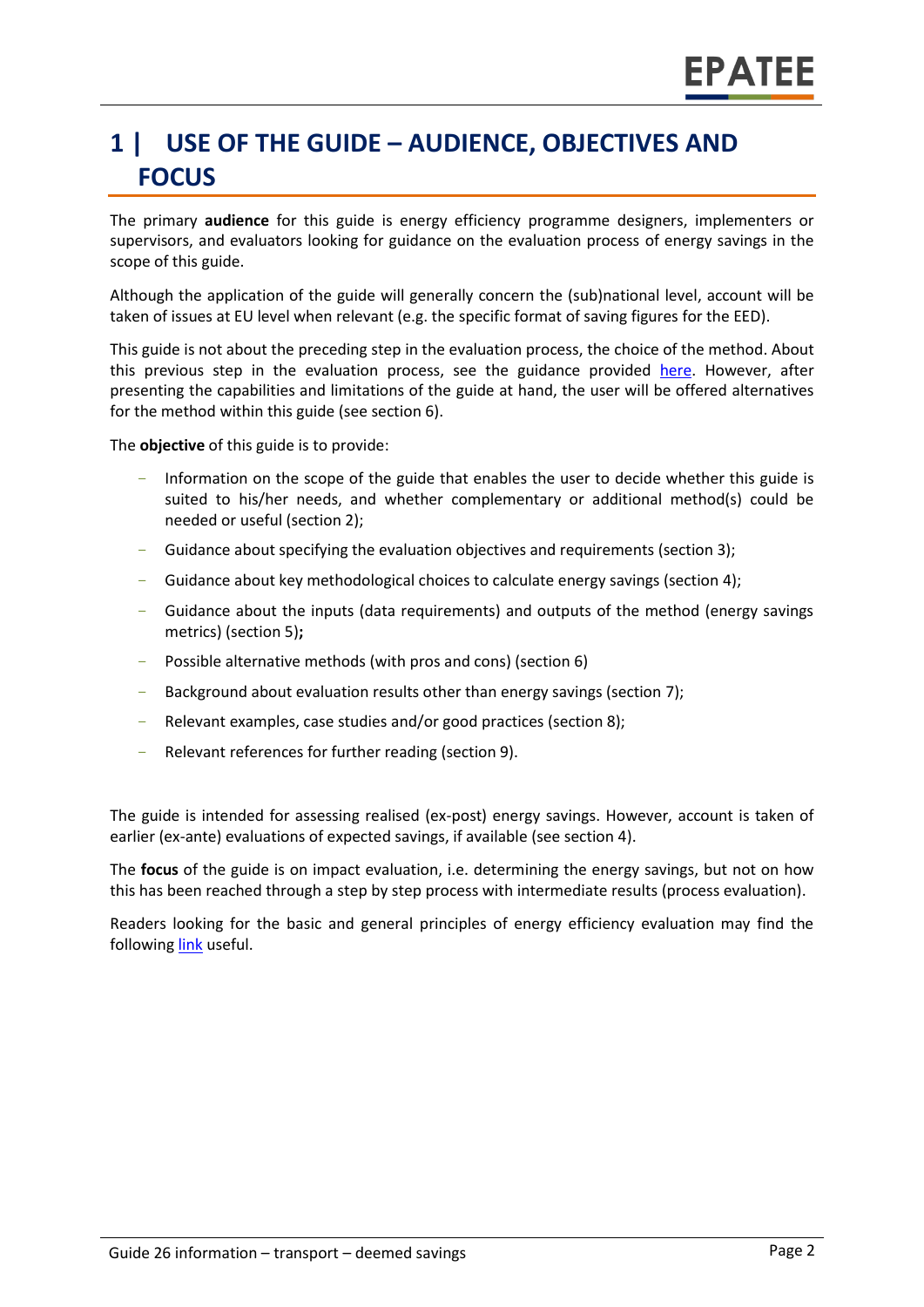# **2 | SCOPE OF THE GUIDE – POLICY, SECTOR and METHOD**

### **2.1 About information policies**

Information policies, like for example information campaigns, try to make people aware of the energy saving effects of certain type of products and behaviour. When dealing with energy consumption in transports, three main categories of information policies can be distinguished (as regards the way they can be evaluated):

- 1. **Information policies targeting the purchase of vehicles**: an example is energy or CO<sub>2</sub> labelling of cars, as required by the [Directive 1999/94/EC.](https://eur-lex.europa.eu/legal-content/EN/TXT/?qid=1571825787878&uri=CELEX:01999L0094-20081211) For more details, see for example [\(Gibson et al.,](https://ec.europa.eu/clima/sites/clima/files/transport/vehicles/labelling/docs/car_labelling_final_report20160728_en.pdf)  [2016;](https://ec.europa.eu/clima/sites/clima/files/transport/vehicles/labelling/docs/car_labelling_final_report20160728_en.pdf) [Haq and Weiss,](https://www.sciencedirect.com/science/article/pii/S0301421516302129) 2016). And about discussions on the design of the label or on the type of information that can influence purchasing decisions, see for example [\(Brazil et al., 2019;](https://www.sciencedirect.com/science/article/pii/S1361920918310393) [Brocklehurst, 2015;](https://www.eceee.org/library/conference_proceedings/eceee_Summer_Studies/2015/7-appliances-product-policy-and-the-ict-supply-chain/the-label-you-drive-what-can-eu-appliance-labelling-learn-from-the-experience-of-eu-consumer-information-on-the-fuel-consumption-of-cars/) [Codagnone et al., 2016\)](https://link.springer.com/article/10.1007/s40888-016-0042-2).
- 2. **Information policies targeting driving behaviours**: examples can be the various types of ecodriving programmes (e.g. training, feedback devices). For more details about this type of programme, see for example (Alam and [McNabola, 2014;](https://www.sciencedirect.com/science/article/abs/pii/S0967070X14001152) [Barkenbus, 2010\)](https://law.vanderbilt.edu/files/archive/ecodriving-pub.pdf). And about discussions about the design of eco-driving programmes or devices, see for example [\(Allison and](https://www.tandfonline.com/doi/abs/10.1080/1463922X.2018.1484967)  [Stanton, 2019](https://www.tandfonline.com/doi/abs/10.1080/1463922X.2018.1484967)[; Stanton and Allison, 2019\)](https://link.springer.com/article/10.1007/s10111-019-00554-7).
- 3. **Information policies targeting modal shift**: examples can be awareness campaigns about the benefits of biking or walking, local information programmes about alternatives to cars, the development of online facilities to make it easy to choose various transport modes according to the journey and time, etc. For practical cases, see for example [\(Brög et al., 2009;](http://www.socialdata.de/info/TPol2009.pdf) [Griffin, 2019;](https://osf.io/preprints/socarxiv/xqmhr/download) [Moser et al., 2016;](https://energy-evaluation.org/wp-content/uploads/2019/06/2016-paper-moser.pdf) [Shaheen et al., 2013; Shaheen et al., 2013;](https://escholarship.org/uc/item/7010k9p3) [Wall et al., 2017\)](https://researchportal.port.ac.uk/portal/files/5069734/BGCC_paper.pdf).

While the two first types of policies (on purchase of vehicles, and on driving behaviours) can be evaluated with deemed savings, the use of deemed savings would be more challenging for the third type (modal shift). The effects on modal shift are indeed often specific to the local context, especially for passengers' transport (cf. transport options available, importance of congestion, etc.). However deemed savings can be used for the case of modal shift in freight transports, for which standardized indicators can more easily be defined (as done for example for some [standardized actions](https://www.ecologique-solidaire.gouv.fr/operations-standardisees-deconomies-denergie#e8) of the French white certificates scheme).

In this specific guidance, **the scope is therefore restricted to policies related to purchase of vehicles or driving behavior**. The effects of information policies (or soft measures) are notoriously hard to evaluate:

- The causality between information and changes in behaviours (purchasing behaviours, driving behaviours, choices of transport mode) is more difficult to establish, compared to policies using financial incentives or regulations.
- Changes in behaviours can be difficult to maintain over time (particularly for driving behaviours or modal shifts).

The causality and lasting effects thus require a particular attention when evaluating this type of policies. For more resources about the design, challenges, monitoring, etc. of policies and programmes aimed at behaviour changes, see for example the outputs from the [phase I](http://www.ieadsm.org/task/task-24-phase-1/) and [phase II](http://www.ieadsm.org/task/task-24-phase-2/) of the Task 25 of the IEA-DSM programme.

More information and examples on the different subtypes residing under the main type information policies can be found [here](http://www.measures-odyssee-mure.eu/) and [here.](https://www.epatee-toolbox.eu/knowledge-base/) More detailed information on the evaluation of information policies can be found [here.](https://www.epatee-lib.eu/media/docs/EMEEES_WP2_D1_Assessment_existing_evaluation_2008-04-21.pdf)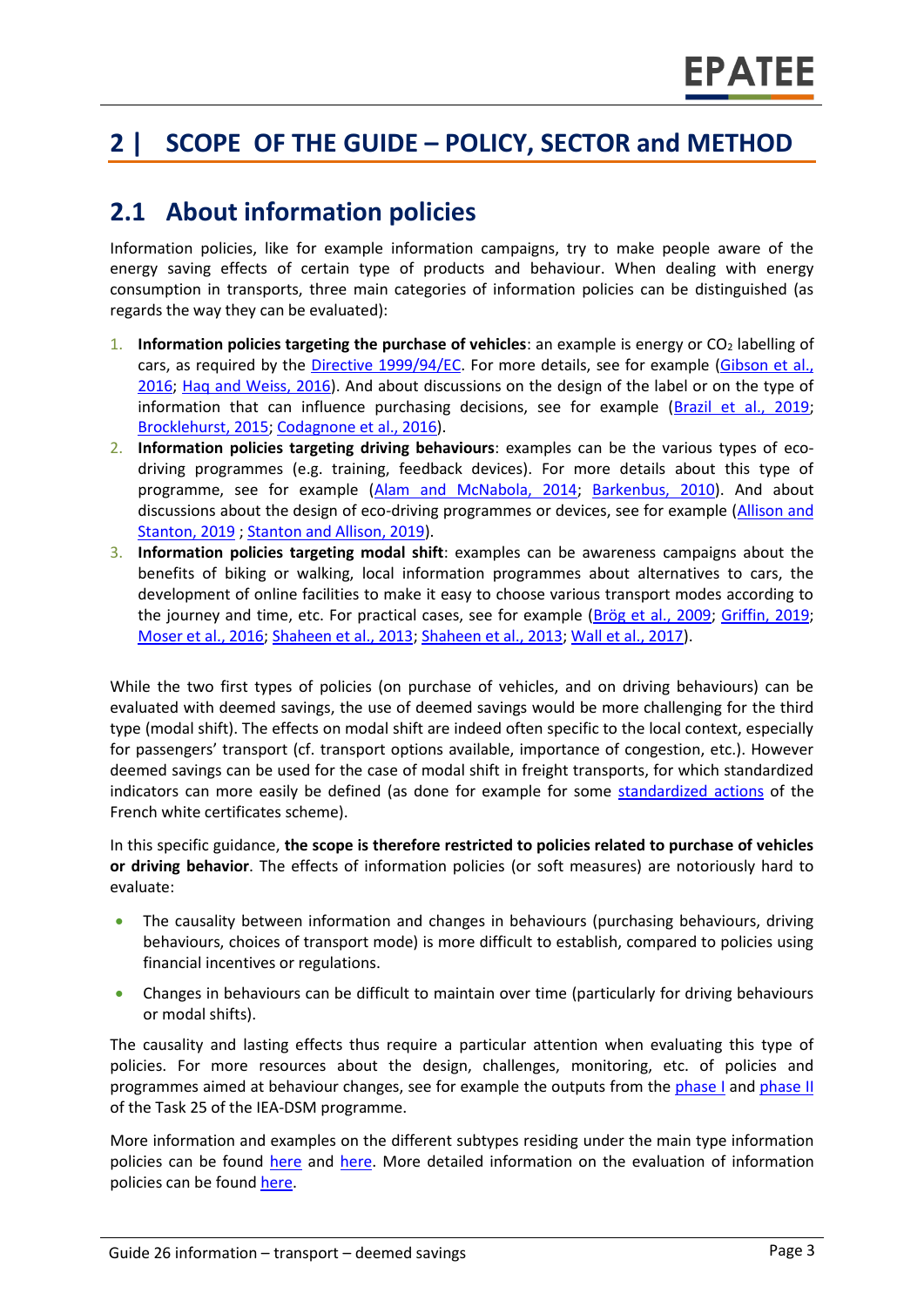### **2.2 Evaluation for a combination of policy measure types**

When information policies are combined with other types of policy measures, different cases can be distinguished:

- 1. The information policy comes as a **support measure to another policy** (e.g. energy labelling as a support to tax incentive for new cars): usually the energy savings will be attributed to the other policy, as it is difficult to disentangle the effects of both policies, and that the causality of the financial incentives is assumed to be stronger.
- 2. The information policy and the other policies are complementary, each one **targeting a different effect** (e.g. a tax incentive on the purchase of new cars, and an eco-driving programme on driving behaviours): in that case, the respective effects of each policy can be separated. However the interaction should be taken into account in the savings calculation (e.g. the tax incentive will make that the baseline consumption for the eco-driving programme is lower due to more efficient new cars).

In general, when there is an overlap between an information policy and another type of policy, a usual practice is to evaluate the savings only from the other type of policy, assuming that the information policy will reinforce its effects and therefore be encompassed in the evaluation of the other policy.

Therefore, this guidance is mostly meant for the situation when there is no overlap. (see also Double counting in the section on Gross to Net savings).

#### **2.3 Evaluation when combined with energy taxes**

The calculated savings effect for information policies will overlap with that of the energy tax. The energy tax will indeed increase the costs of transport (and particularly of using an individual car), thereby creating an incentive to consider more energy efficient vehicles, transport modes or behaviours. The guide is not capable of attributing part of the (overall) calculated savings to either the information policy or the energy tax. For dealing with this overlap see section on Gross to Net savings. However, if the energy tax was already in place at the start of the information campaign and its level has not changed, all of the observed effects can be attributed to the information campaign.

Similarly, it can be difficult to separate the effects from the information policy and from changes in fuel prices. Fuel prices are subject to frequent changes. Therefore, unless the effects of the information policy are evaluated for a very short period (e.g. a few weeks), it is important to consider how the effects due to changes in fuel prices are taken into account.

#### **2.4 About the transport sector**

Information on (sub)sectors defined in the Toolbox can be found [here,](https://www.epatee-toolbox.eu/wp-content/uploads/2018/10/Definitions-and-typologies-related-to-energy-savings-evaluation.pdf) chapter 2, p.17

In practice, most policies for the transport sector target road transport, which is responsible for the largest share of energy consumption by far in transport. The objectives of the policies are therefore most likely to be about promoting more energy efficient vehicles, more energy efficient driving behaviours or modal shifts to more energy efficient transport modes.

As explained about information policies above, the scope of this guidance is focused on policies aiming at promoting more efficient vehicles or driving behaviours.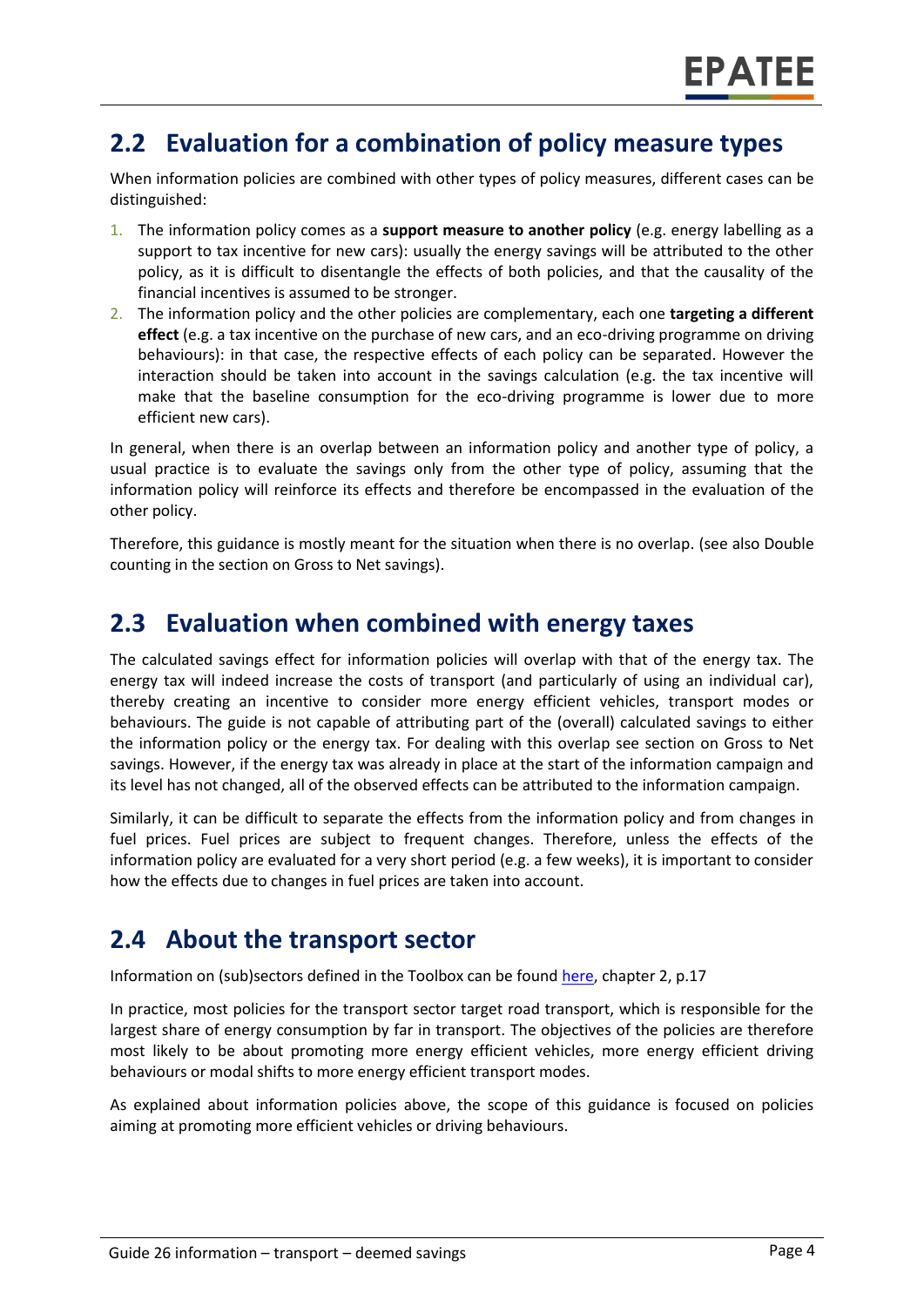### **2.5 About deemed savings**

The Energy Efficiency Directive (2018(2002), Annex V(1.a)) defines "deemed savings" as "*results of previous independently monitored energy improvements in similar installations*". They are also often called ex-ante or stipulated savings.

Deemed savings are the savings that result from an estimate of the effect of a single action taken as a result of a policy. Deemed savings are thus unitary savings. In the case of information policies the number of actions needs to be estimated as well to calculate the total savings of all actions attributed to the policy (see next section about Complementary methods).

For the cases considered in this guidance (about information policies for transport), there can mainly be two approaches to define deemed savings:

- **Using the results from monitoring, measurements or surveys** done previously for the same policy (e.g. during a pilot phase), or for a similar policy (in this latter case, the conditions to use results from another policy should be analysed carefully). About evaluations done with monitoring, measurements or surveys, see for example [\(Garcia et al., 2017](https://www.mdpi.com/1996-1073/10/12/2060/pdf) [; Jeffreys et al., 2018;](https://www.sciencedirect.com/science/article/pii/S1361920915002278) [Savković et al., 2019](http://www.oresta.org/index.php/oresta/article/download/11/11); [Sullman et al., 2015;](https://www.researchgate.net/profile/Mark_Sullman/publication/281551539_Eco-driving/data/55ed73ec08ae21d099c7552a/Eco-driving.pdf) [Wilbers and Wardenaar, 2007\)](https://www.eceee.org/static/media/uploads/site-2/library/conference_proceedings/eceee_Summer_Studies/2007/Panel_8/8.111/paper.pdf).
- **Using the results from modelling or simulating** the expected effects of the policy. See for example [\(Hiraoka et al., 2009;](https://www.researchgate.net/profile/Toshihiro_Hiraoka/publication/234054282_Quantitative_evaluation_of_eco-driving_on_fuel_consumption_based_on_driving_simulator_experiments/links/0fcfd50ea1f7a8f4dd000000/Quantitative-evaluation-of-eco-driving-on-fuel-consumption-based-on-driving-simulator-experiments.pdf) Dib [et al., 2012\)](https://ogst.ifpenergiesnouvelles.fr/articles/ogst/pdf/2012/04/ogst120032.pdf).
- **Using standard fuel consumption** and the corresponding differences between energy classes of vehicles (when evaluating savings from purchase of new cars). See for example the EPATEE case study on purchasing tax in the Netherlands [\(Van den Oosterkamp and de Wilde, 2018\)](https://epatee.eu/system/tdf/epatee_case_study_netherlands_purchase_tax_for_passenger_cars_ok_0.pdf?file=1&type=node&id=80) (even if this case study deals with financial incentives, and not with information policy, the same evaluation approach can be used for information policies targeting the purchase of more efficient vehicles).

When the evaluation of the energy savings use as input data standard fuel consumption ratios from manufacturers, this might increase the uncertainties on the energy savings as there can be significant differences between the standard fuel consumption and the actual fuel consumption, as pointed for example by [\(Fontaras et al., 2017\)](https://www.sciencedirect.com/science/article/pii/S0360128516300442).

A set of deemed savings can also be defined for the same action type, to take into account variations due to parameters that can easily be monitored. For example, different values for deemed savings according to categories of vehicles. Deemed savings can also be defined as an energy saving ratio (e.g. savings per km travelled). In that case, the monitoring of these parameters should be ensured, in addition to the number of actions. For example the categories of vehicles can be collected by a survey of participants or through market data analysis. The distances travelled can be available from the freight companies or public transportation companies, when they monitor them for other purposes.

As the main objective of using deemed savings is to **keep monitoring and evaluation requirements as simple as possible**, the number of data to monitor is usually limited to a few parameters that can be documented easily or is needed to be registered anyway.

However, **this does not mean that the calculation made to define the deemed savings is simplistic**. Depending on the data available from general references and other studies, and on the means and time available, deemed savings can be defined from simple experts' estimates up to sophisticated modelling or detailed measurements.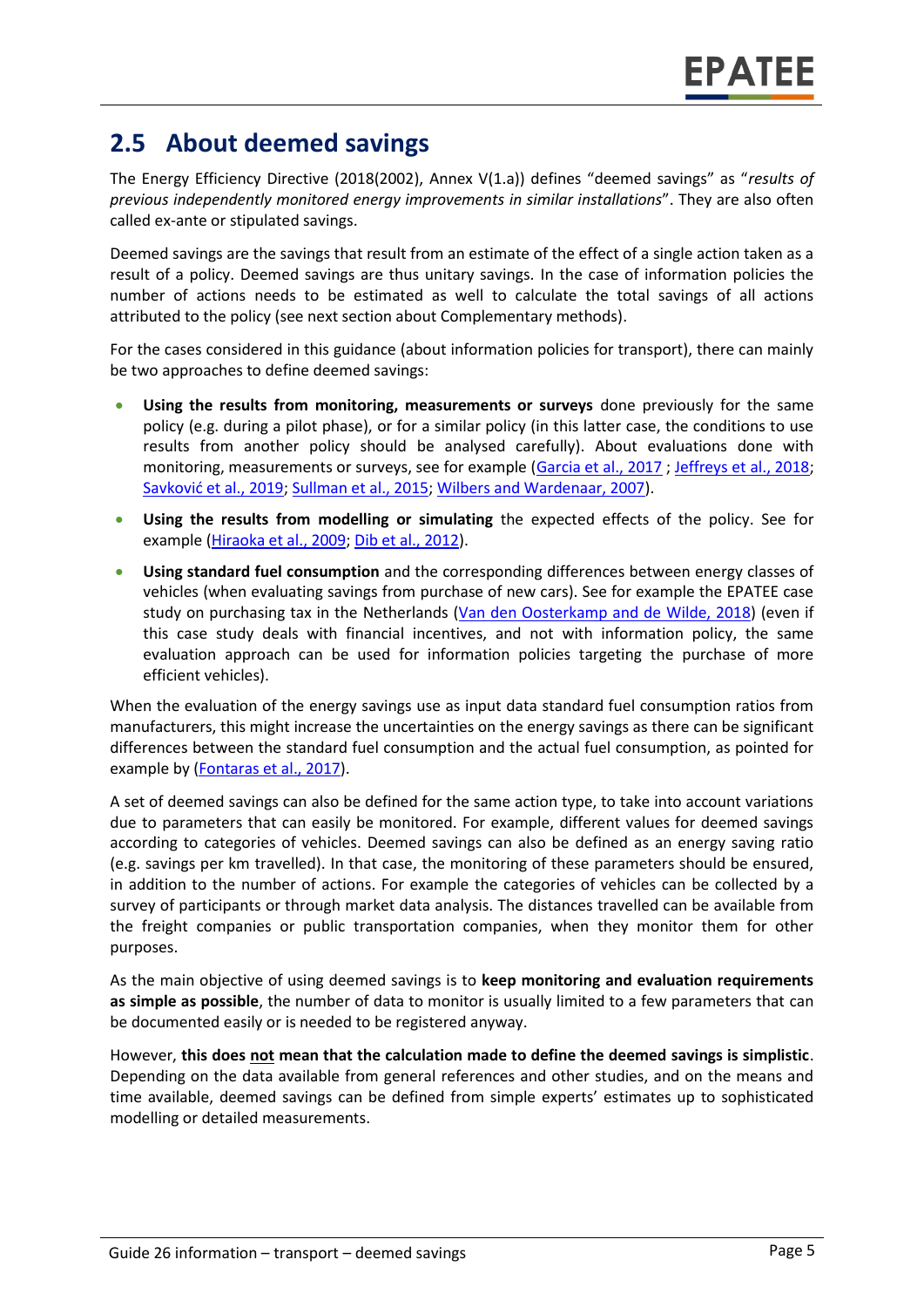Due to the way they are defined, **deemed savings do not reflect the energy savings that are achieved for a given situation, but an average result for a typical situation or a large population of similar actions**.

Whenever possible, it is recommended to **test and compare different approaches** to define the deemed savings, to assess the robustness of the energy savings ratios and their sensitivity to key parameters. Sensitivity analysis can for example be used to select the most relevant parameters to differentiate deemed savings.

Likewise, it is recommended to **update** the deemed savings **on a regular basis**, for example to take into account new data available (e.g. updated trends on sales of new cars), changes in regulations (especially when used to set the baseline), results from ex-post studies, etc.

Deemed savings can be used for example as part of an Energy Efficiency Obligation scheme, for which obligated parties may implement programmes such as eco-driving training (see for example the [standardised actions](https://www.ecologique-solidaire.gouv.fr/operations-standardisees-deconomies-denergie#e8) eligible to the French white certificates scheme). It can also be used to provide a basis for an on-going monitoring of a policy or programme, as the results can be estimated with deemed savings **without delay**.

Information about the various evaluation methods can be found [here](https://www.academia.edu/14979876/Evaluating_energy_efficiency_policy_measures_and_DSM_programmes) , table 1 and 2. This source also covers the combination of the method at hand with other methods, which will be dealt with below.

### **2.6 Complementary methods to determine total savings**

Complementary methods are methods that are required, in addition to the primary selected method, to calculate energy savings.

Deemed savings are meant to calculate unitary savings for one vehicle or another unit of action (e.g. passenger, ton.kilometer). These unitary savings should be multiplied by the number of actions or participants in order to have the calculated total savings. The number of actions or participants can be obtained in various ways. See [here,](https://www.epatee-toolbox.eu/evaluation-principles-and-methods/saving-calculation-methods-and-their-application-in-the-epatee-toolbox/) table 2 and 3. The number of actions is sometimes directly available from the monitoring of policy measures, such as in case of a training programme (cf. number of trainees). In the case of information campaigns to change the driving behaviour, surveys can be used to determine the effect of the information on a single driver as well as on the number of people reached by the campaign. This last number can be used for the number of actions taken.

Stock modelling can also be used, when evaluating policies targeted at the purchase of new cars (see the EPATEE case study on purchasing tax in the Netherlands [\(Van den Oosterkamp and de Wilde,](https://epatee.eu/system/tdf/epatee_case_study_netherlands_purchase_tax_for_passenger_cars_ok_0.pdf?file=1&type=node&id=80)  [2018\)](https://epatee.eu/system/tdf/epatee_case_study_netherlands_purchase_tax_for_passenger_cars_ok_0.pdf?file=1&type=node&id=80).

#### **2.7 Additional methods to increase reliability of the results**

An additional method can be applied on top of the deemed savings approach to improve the reliability of the evaluation results and/or the cost-effectiveness of the evaluation approach.

As deemed savings are based on data available from other sources than the actions implemented and evaluated, their reliability is unknown and depends on the quality of the data used and whether the data and assumptions used to calculate the deemed savings represent the actions and their conditions of implementation well. Measurement of savings (e.g. monitoring fuel consumption with on-board IT devices or registering of fuel invoices) for a sample group of the saving actions can be an additional method to check the deemed savings. The combination can increase the reliability of the savings figures and is more cost-effective than measurement for all vehicles. For possible combinations with an additional method see chapter 6 [here.](https://www.epatee-toolbox.eu/wp-content/uploads/2019/04/Saving_calculation_methods_for_EPATEE_Toobox_2019_04_24.pdf)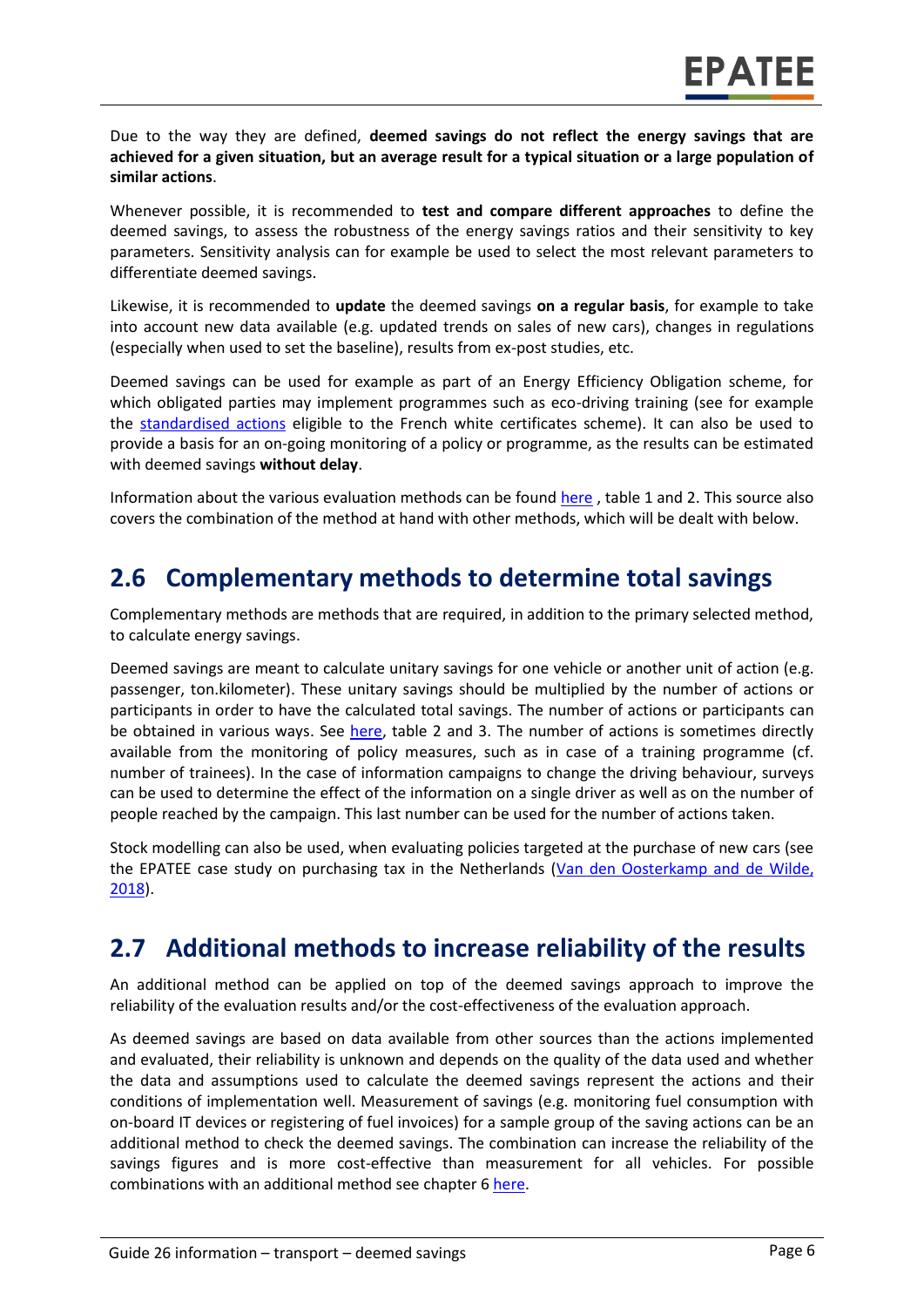# **3 | EVALUATION OBJECTIVES and REQUIREMENTS**

### **Meeting evaluation goals and ambition**

The table below shows whether this guide can be used to report on general evaluation goals or criteria. See also in thi[s link](https://www.epatee-lib.eu/media/docs/D4_EMEEES_Final.pdf) to EMEEES project.

| General types of evaluation goals or<br>criteria                     | Level<br>of<br>ambition | <b>Remarks</b>                                                                                                                                                                                                                                                                                                                                                                                                                                                                                                                                                                                                    |
|----------------------------------------------------------------------|-------------------------|-------------------------------------------------------------------------------------------------------------------------------------------------------------------------------------------------------------------------------------------------------------------------------------------------------------------------------------------------------------------------------------------------------------------------------------------------------------------------------------------------------------------------------------------------------------------------------------------------------------------|
| Calculation of realized energy savings<br>from saving actions        | Limited<br>to<br>medium | Depending on the quality of the deemed<br>savings. In practice, both the individual<br>effect (unitary savings) and number of<br>people reached are often uncertain.<br>In any case, complementing deemed savings<br>with a method to verify actual energy<br>savings is recommended for this objective<br>(see above Additional methods to increase<br>reliability of the results in section 2)<br>Deemed savings should not be used to<br>estimate savings for only one or a small<br>number of actions. Deemed savings should<br>be used to estimate savings for a large<br>number of actions or participants. |
| Calculation of energy savings<br>attributed to the policy measure(s) | limited                 | It is recommended for this objective to<br>complement deemed savings with further<br>ex-post analysis (see below Calculating Gross<br>and Net energy savings in section 4)                                                                                                                                                                                                                                                                                                                                                                                                                                        |
| Cost-effectiveness of saving action (for<br>end-users)               | limited to<br>medium    | Deemed savings do not necessarily reflect<br>energy savings as experienced by a given<br>end-user. They represent average values. So<br>they should only be used to estimate cost-<br>effectiveness indicators on average.                                                                                                                                                                                                                                                                                                                                                                                        |
| Cost-effectiveness of policy<br>(government spending)                | limited                 | See comment above about energy savings<br>attributed to policy measure(s)                                                                                                                                                                                                                                                                                                                                                                                                                                                                                                                                         |
| CO <sub>2</sub> -emission reduction from saving<br>actions           | Limited<br>to<br>medium | Depending on the quality of the deemed<br>savings (see above). And see section 7 about<br>issues related to emission factors.                                                                                                                                                                                                                                                                                                                                                                                                                                                                                     |
| $CO2$ -emission reduction attributed to<br>the policy measure(s)     | limited                 | See comment above about energy savings<br>attributed to policy measure(s)                                                                                                                                                                                                                                                                                                                                                                                                                                                                                                                                         |

For more information on verification of actual energy savings and attribution/baseline/corrections, see section 4, and for cost-effectiveness and emission reduction see section 7.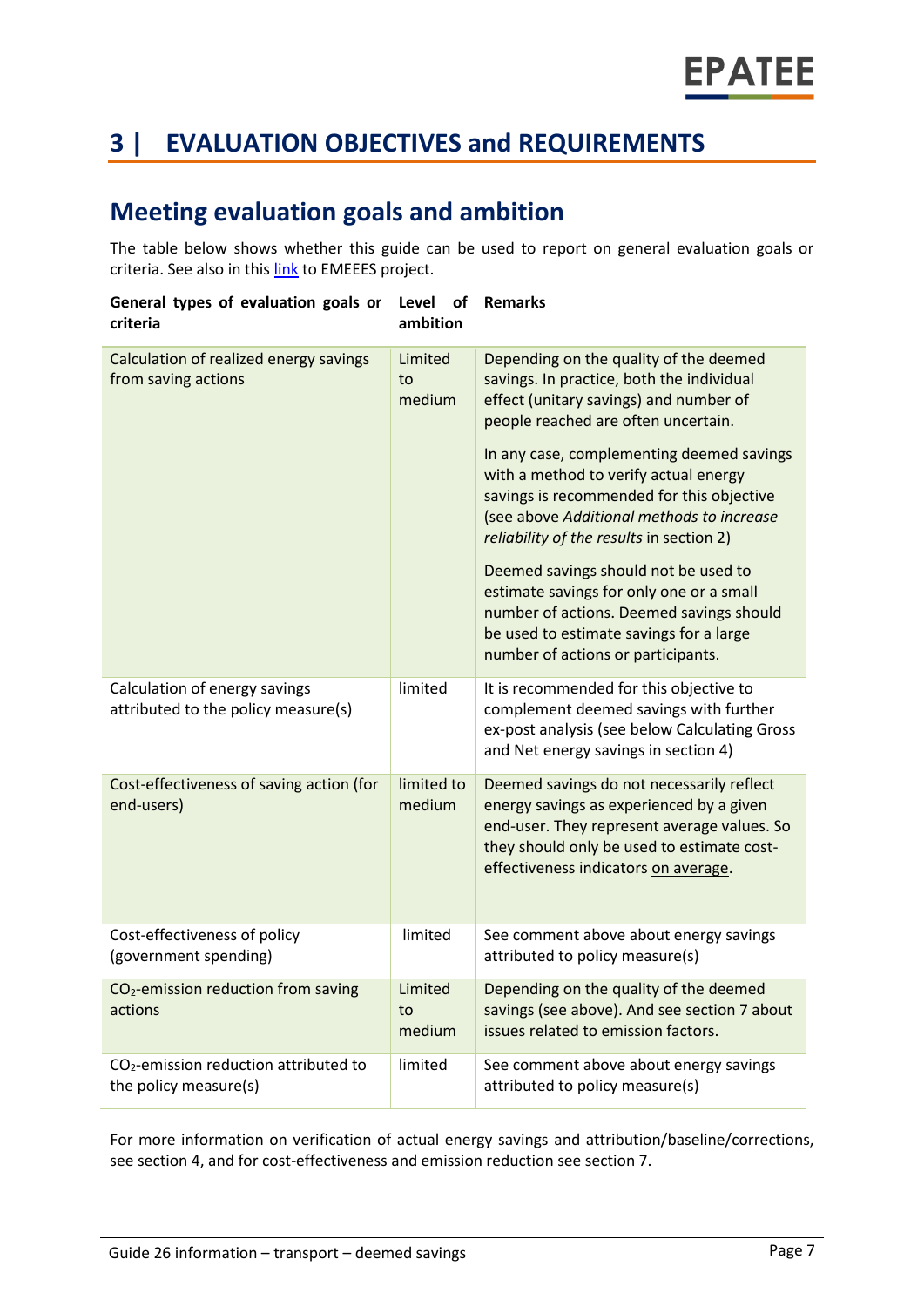### **3.1 Reporting expectations**

The topics that can be reported about are the estimated savings achieved and the number of people surveyed that say they are applying the recommendations from the information policy.

Deemed savings are mostly used to evaluate energy savings at the policy level. As explained above in section 2 (see *About deemed savings*), deemed savings are not appropriate to provide the result specific to a given participant or action.

Deemed savings can be defined in a **variety of energy savings (or even CO<sup>2</sup> savings) metrics**. The choice of the metric(s) will mostly depend on the evaluation objectives and the data available to define the deemed savings.

| <b>Criteria</b>                                         | <b>Common options</b>                                                                    | <b>Remarks</b>                                                                                                                                                                                                                                                                                                                                                                                                                                                                  |
|---------------------------------------------------------|------------------------------------------------------------------------------------------|---------------------------------------------------------------------------------------------------------------------------------------------------------------------------------------------------------------------------------------------------------------------------------------------------------------------------------------------------------------------------------------------------------------------------------------------------------------------------------|
| <b>Nature of the</b><br>objective                       | <b>Energy savings</b><br>$CO2$ savings<br><b>Bill savings</b>                            | Choice mostly depending on the primary objective<br>of the policy. The results can be expressed in<br>several metrics when needed.<br>(for more details about CO <sub>2</sub> savings see section 7)                                                                                                                                                                                                                                                                            |
| <b>Duration</b> for<br>which the results<br>are counted | Annual (or first-year)<br>Lifetime cumulated<br>Cumulative over the<br>obligation period | Choice depending on the objectives of the policy,<br>and on the type of action (cf. purchase of new<br>vehicle, eco-driving). A "lifetime cumulated" unit<br>can be chosen to value multi-year actions (e.g.<br>purchase of new vehicle). Assessing the effects on<br>driving behaviours over time can be challenging<br>(for more details, see Energy savings over time in<br>section 5).                                                                                      |
| <b>Energy basis (if</b><br>nature = energy<br>savings)  | Primary energy savings<br>Final energy savings                                           | Choice depending on the objectives and scope of<br>the policy. For example, primary energy savings<br>can be chosen if the scope includes actions dealing<br>with energy switching (change in the energy<br>source). Final energy savings can be chosen for<br>example if the focus is on reducing end-users'<br>transport expenses (e.g. to alleviate energy<br>poverty).<br>About specific data needs related to assessing final<br>or primary energy savings, see section 5. |
| Energy unit (if<br>nature = energy<br>savings)          | $PI /$ ktoe / TWh /                                                                      | Choice usually depending on the energy unit<br>commonly used in the country (e.g. for the<br>national energy balance), or on the objectives or<br>scope of the policy.                                                                                                                                                                                                                                                                                                          |
| <b>Evaluation</b><br>perspective                        | Gross / Additional / Net                                                                 | For more explanations, see Calculating Gross and<br>Net energy savings in section 4.                                                                                                                                                                                                                                                                                                                                                                                            |

The table below discusses possible options of metrics.

Deemed savings can be first expressed in the metric chosen according to the main policy objective, and then converted in other metrics for other reporting purposes (e.g. reporting to European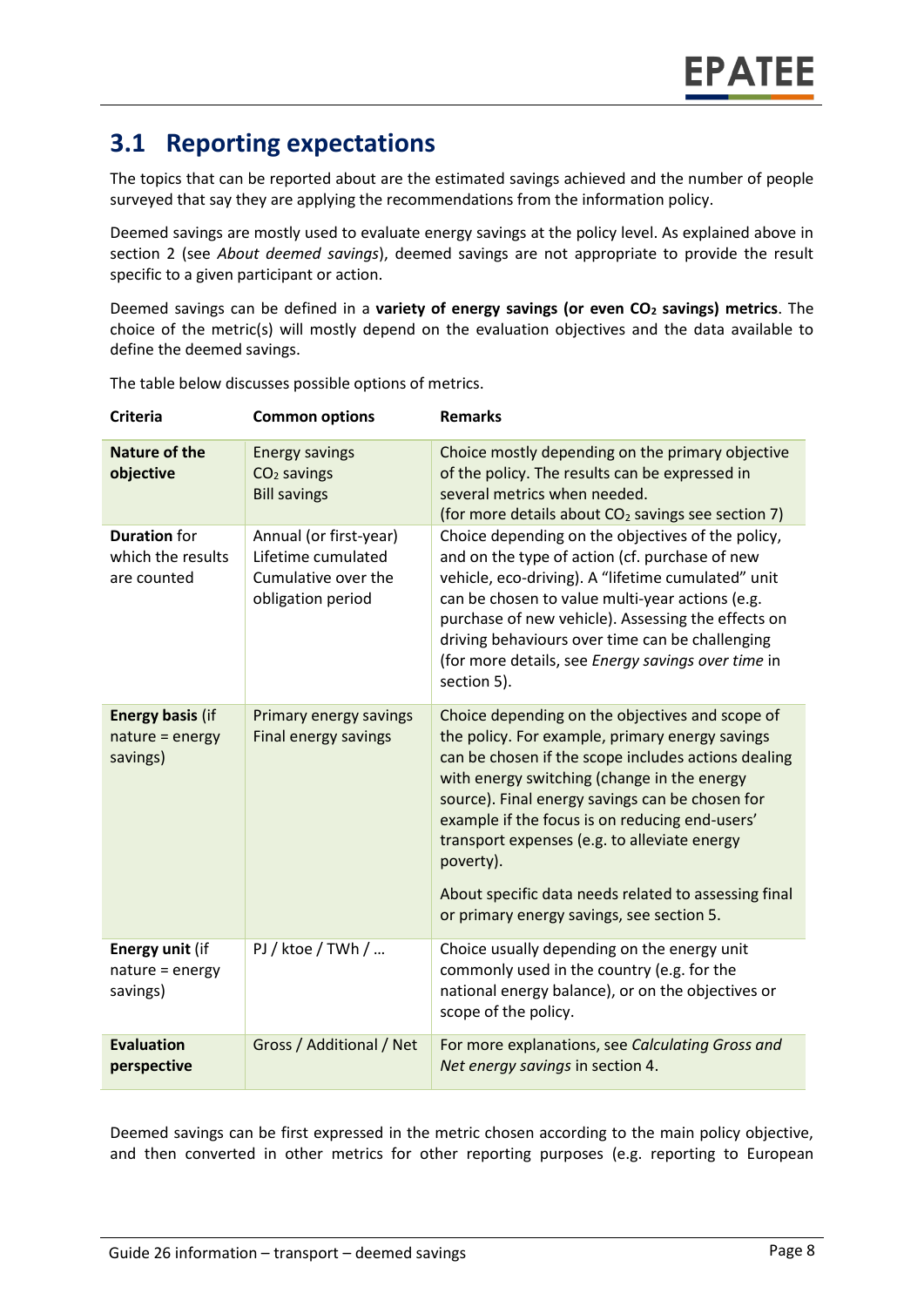Commission for the article 7 of the EED), or for communicating to different audiences (e.g. expense savings might be more explicit when communicating to the general public).

Whatever the energy savings metrics used, it is important to **keep the documentation** of the deemed savings, as well as the distribution of the total energy savings according to the different types of actions (and other key parameters, when relevant). These details will indeed be needed to convert the results from one metric to the other. Guidance and examples of template to document deemed savings can be found in the standard [ISO 50046.](https://www.iso.org/standard/67790.html)

### **3.2 Time frame for evaluation**

The length of the **period under evaluation** is dependent on the evaluation objectives, the active period of the policy measure and the time needed to present (reliable enough) results or impacts that fit into the decision making process. In some cases, the periodicity of evaluation can be set by law. In the case of information campaigns, the time the campaign has been running has to be long enough to get reliable results about its effect.

One of the main advantages of deemed savings is that it enables to assess energy savings **as soon as the data** about the numbers (or other units) of actions per action type **are available from the monitoring system or complementary method** (e.g. survey). This is one of the reasons why deemed savings are often chosen when the objective is to evaluate results on a regular basis (e.g. each year) or to get a quick feedback loop to detect if adaptations are needed.

It should be noted however that the **definition of deemed savings** can require time, as well as updates. The time and resources needed to develop (or update) deemed savings depend on the evaluation objectives (about the accuracy of the results), the number and diversity of the action types promoted by the information policy, data availability, whether a consultation is included in the process, the level of consensus (or disagreement) about the data and calculation formula, etc.

In practice, a **pilot phase** might often be needed to define the deemed savings based on changes in monitored fuel consumption, comparing participants and a control group (see section 4). This pilot phase can also be used to test different settings for the information measures.

The **update** of deemed savings can be done on a regular or case-by-case basis. It is usually made to take into account changes in the context, for example affecting the definition of the baseline. An update can also be needed if the settings of the information policy are changed (e.g. revised training contents for eco-driving).

The use of deemed savings can be complemented by other methods to verify their reliability, and possibly update them (see *Additional methods to increase reliability of the results* in section 2). These additional methods have different timeframes. It is thus recommended to consider how the combination of evaluation activities should be planned, especially to ensure the feasibility of the corresponding data collection and to optimize the use of resources (time and budget). (See also planning of evaluation in the lin[k here\)](https://www.epatee-toolbox.eu/wp-content/uploads/2019/04/epatee_integrating_evaluation_into_policy_cycle.pdf)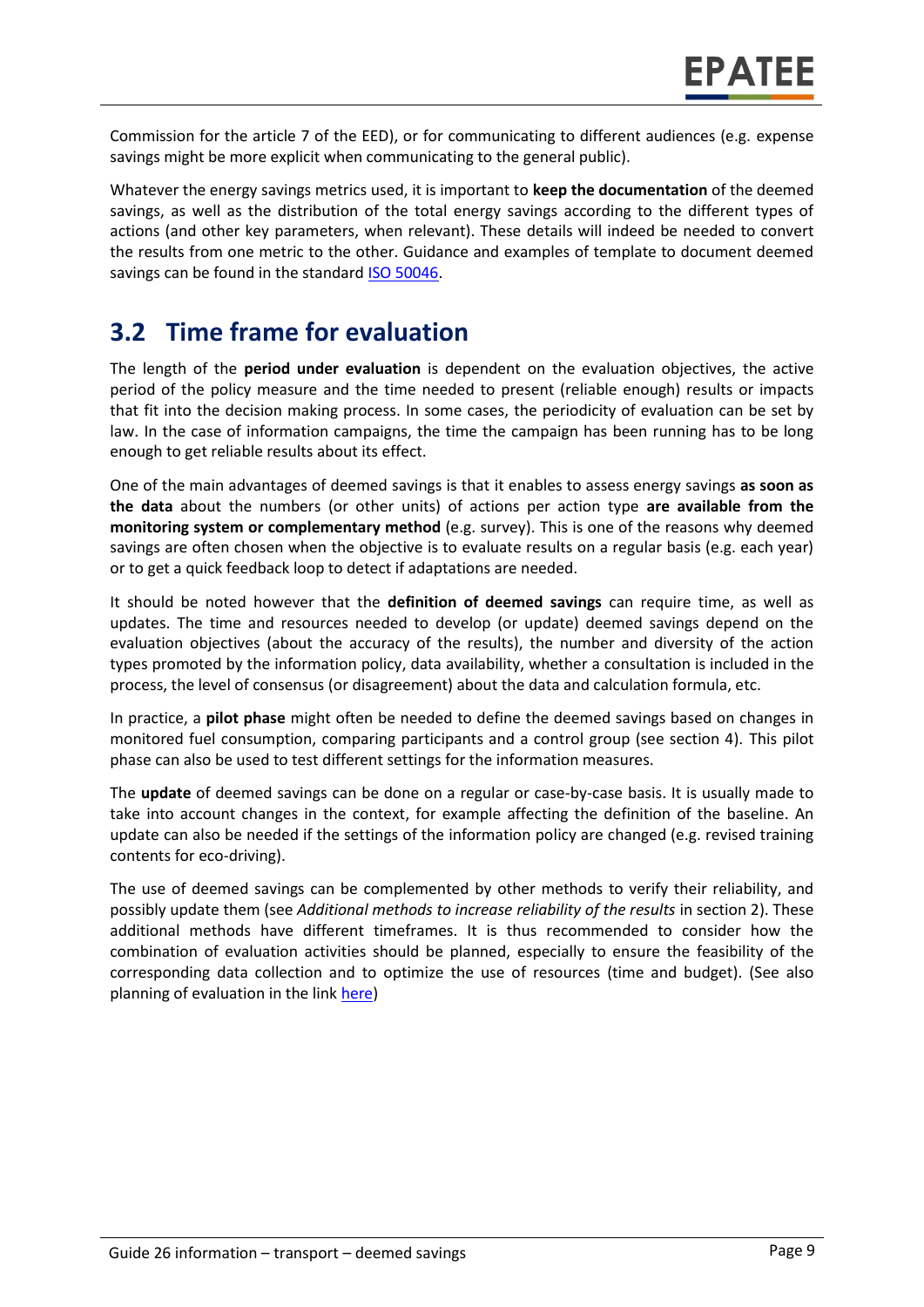### **3.3 Expertise needed for chosen method**

When the deemed savings method is combined with information campaigns, expertise on behaviour and communication is indispensable.

A specific expertise can be needed according to the method / approach used to define the deemed savings. For example, if a pilot phase is used, then expertise in experimental methods (such as Randomised Controlled Trials) would be required.

If the information policy deals with the purchase of efficient vehicles, then expertise about the markets of vehicles and market transformation would be needed.

If the information policy deals with promoting efficient driving behaviours, then expertise about behaviour change and about the impacts of driving behaviours on fuel consumption would be needed.

# **3.4 Boundaries for the evaluation**

As information campaigns are almost always using media channels with a limited reach, it only makes sense to evaluate the effects of the information policy within the geographical region that has been reached by the campaign. This range will often be a country. It can also be more focused, for example in case of eco-driving programmes for bus drivers. In that case, the evaluation will be focused on the bus companies targeted by the programme.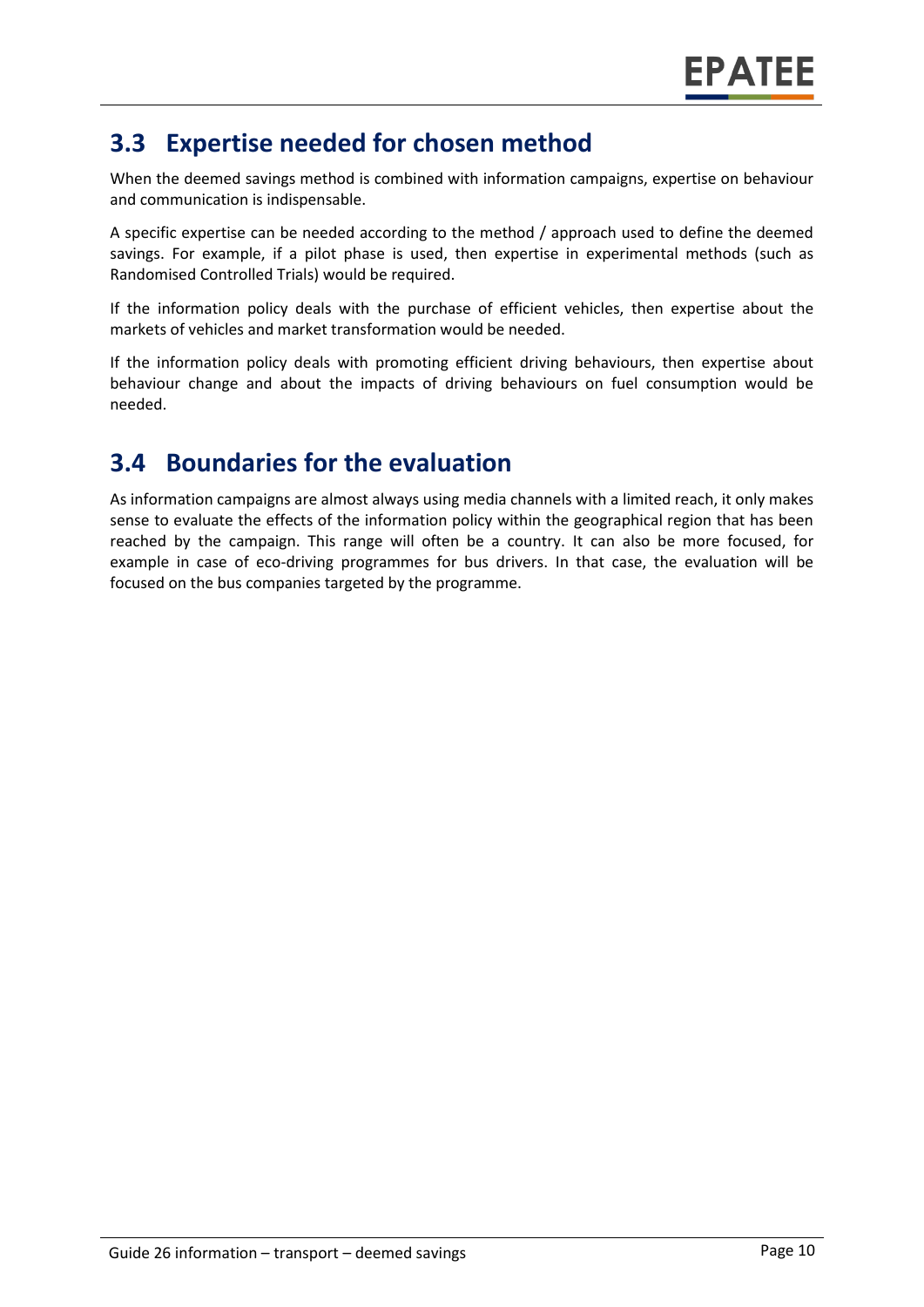# **4 | KEY METHODOLOGICAL CHOICES FOR CALCULATION OF ENERGY SAVINGS**

General principles of calculating realized savings using different methods can be found [here](https://www.epatee-lib.eu/media/docs/D4_EMEEES_Final.pdf) and [here.](https://www.epatee-lib.eu/media/docs/EMEEES_WP3_Report_Final.pdf)

This section deals with key methodological choices to be considered when calculating energy savings: consistency between ex-ante and ex-post evaluation, baseline, normalization and adjustment factors. These choices are important **to document** when reporting energy savings, to ensure the **transparency** of the results.

The deemed savings method in combination with information policies is based on combining information about the number of people reached, the fraction of people that have been reached and also change their behaviour (either purchasing behaviour or driving behaviour), and finally the actual change in energy consumption for individual drivers due to the behavioural change.

### **4.1 Matching method with earlier ex-ante evaluation**

From the viewpoint of methodological consistency and data availability using the same method in the ex-ante evaluation and in this guide on ex-post evaluation might be an obvious choice. However, for ex-ante evaluation only a few methods are usually considered, namely deemed savings, engineering estimate and stock modelling.

A different method than the one(s) used for the ex-ante evaluation can be applied for the ex-post evaluation, depending on the evaluation objectives, timeframe and data available for the situation after implementing the actions. For possible combinations of methods applied ex-ante and ex-post, see chapter 7, calculation approaches in this [document.](https://www.epatee-toolbox.eu/wp-content/uploads/2019/04/Saving_calculation_methods_for_EPATEE_Toobox_2019_04_24.pdf)

In practice, ex-ante and ex-post evaluations are applied consecutively. The ex-post evaluation builds on an ex-ante evaluation that makes use of data coming from previous ex-post evaluation or studies (e.g. about a pilot phase or previous periods of the same policy measure). These previous ex-post studies could have used another type of method as well.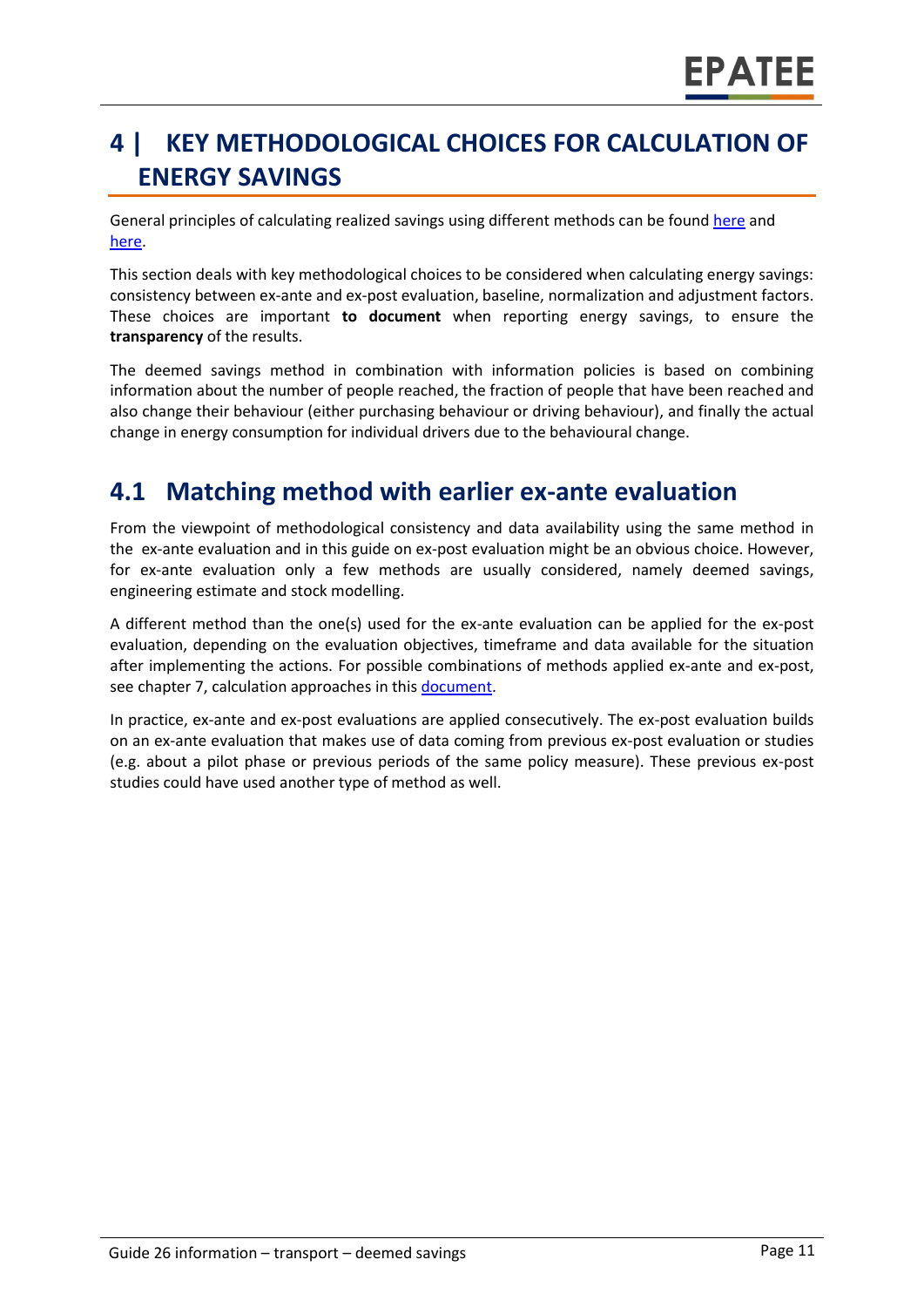### **4.2 Calculation baselines**

Energy savings are defined in general as the difference between the actual situation and a reference situation without the saving actions (and without the policy measures that influence these saving actions). In case of saving actions the reference situation can be defined using various calculation baselines. For further background, see [here.](https://www.epatee-toolbox.eu/wp-content/uploads/2019/04/Saving_calculation_methods_for_EPATEE_Toobox_2019_04_24.pdf)

The choice of the baseline will depend on the evaluation objectives, the data available and the target of the information policy.

When promoting **efficient vehicles**, the following baselines can for example be considered:

- **stock average**: average specific fuel consumption (e.g. in l/km) of the current stock of vehicles, combined with average distances travelled per year, both defined per category of vehicles. This baseline can be used to assess gross energy savings (from the point of view of the end-users).
- **market average (or business-as-usual trend in sales of vehicles)**: average specific fuel consumption (e.g. in l/km) of new vehicles sold on the market (or estimated in business-as-usual scenarios), combined with average distances travelled per year, both defined per category of vehicles. This baseline can be used to assess net energy savings (from the point of view of the policy makers).
- **minimum performance standards**: maximum specific fuel consumption (e.g. in l/km) set in regulations for new vehicles, combined with average distances travelled per year, both defined per category of vehicles. This baseline can be used to assess additional energy savings (i.e. additional to the effects of current regulations).

When promoting **efficient driving behaviours**, the deemed savings can be either defined as an absolute amount of energy savings per driver (assuming average baseline specific fuel consumption, average change in specific fuel consumption due to eco-driving, and average distance travelled per year), or as a relative energy saving effect (i.e. an average % of reduction in fuel consumption). The latter case can for example be applied in case of eco-driving programmes for professional drivers. In that case, the monitoring system can collect data about initial fuel consumption per driver (i.e. before taking part in the eco-driving program).

Similarly, the deemed savings can be defined as relative energy savings ratio in terms of fuel saved per km travelled. Then the monitoring system or a survey can be used to assess the distances travelled by the participants.

When dealing with driving behaviours, deemed savings are commonly defined based on a before/after comparison. Whenever possible, it is recommended to enhance this comparison with a comparison between participants and a control group, using a Difference-in-Differences (DiD method) as part of an experimental or quasi-experimental approach. For more details about this type of approach, see for example (Stewart and [Todd, 2017\)](https://www.nrel.gov/docs/fy17osti/68573.pdf). See also examples of evaluations that used this type of approach for eco-driving programmes: [\(Garcia et al., 2017;](https://www.mdpi.com/1996-1073/10/12/2060/pdf) [Jeffreys et al., 2018;](https://www.sciencedirect.com/science/article/pii/S1361920915002278) Savković [et al., 2019;](http://www.oresta.org/index.php/oresta/article/download/11/11) [Sullman et al., 2015\)](https://www.researchgate.net/profile/Mark_Sullman/publication/281551539_Eco-driving/data/55ed73ec08ae21d099c7552a/Eco-driving.pdf).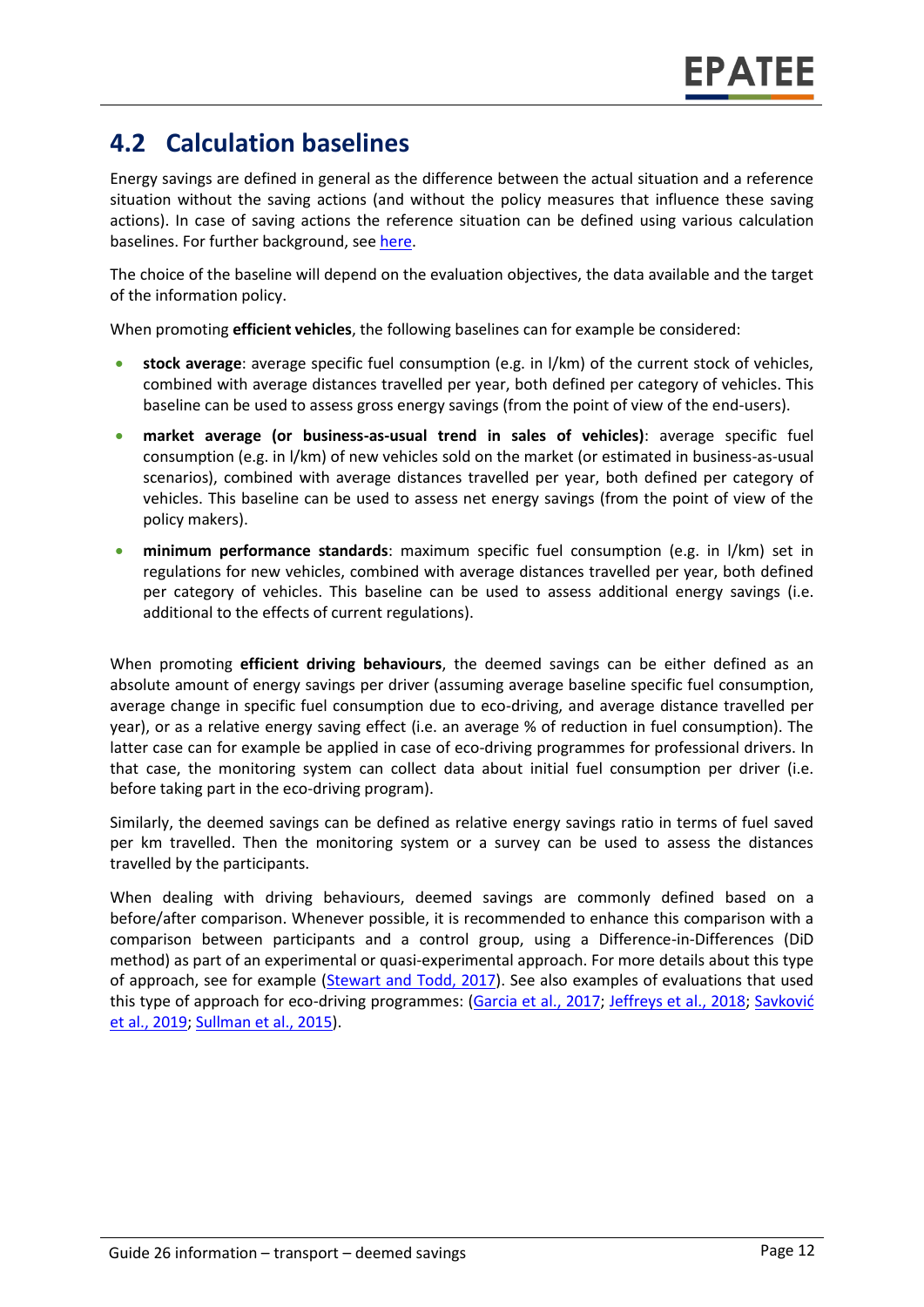### **4.3 Normalization factors**

The calculation with before/after baselines provides a change in energy consumption that should be corrected for influences on energy consumption other than the saving actions. These so-called normalization factors can be the rebound effect and changes in energy using activities (e.g. changes in car usage due to other factors than the information policy).

Normalization is normally not needed in case of comparison between participants and a control group, as the factors will be the same for the participants and the Control group. However, this should be checked and possibly the factors should be applied nevertheless. For example, if the time series available for both groups are limited (which could thus mean that the energy savings would be calculated for a particular period, not necessarily representative of typical conditions).

Energy consumption can be corrected for the rebound effect, e.g. longer distances travelled after buying a more efficient vehicle (due to reduction in the cost per kilometre).

Energy consumption can be corrected for differences in transport use (distance, weight) for the baseline situation and the situation after the saving action. This correction should not cover driving more km due to lower driving costs of more efficient cars (see Rebound-effect above).

### **4.4 Adjustment factors**

Adjustment factors define which part of the calculated energy savings can be attributed to a policy measure or meets the definition of savings specified in the evaluation objectives or reporting requirements (see next section on "Calculating gross and net savings).

In case of bottom-up methods (see [here,](https://www.epatee-toolbox.eu/wp-content/uploads/2019/04/Saving_calculation_methods_for_EPATEE_Toobox_2019_04_24.pdf) table 1). Adjustment factors can concern the Free rider effect, the Spill-over/multiplier effect, Additionality and Non-compliance. In case of top-down methods, adjustment factors concern autonomous savings (or technological progress) and priceinduced energy efficiency progress.

In case of another policy focusing on the same saving actions as evaluated with the PSMC at hand the adjustment factor Double counting might be relevant. If the other policy is not covered in the PSMC at hand double counting can only be accounted for at a higher level than individual PSMCs (see Distinction of energy efficiency improvement measures by type of appropriate evaluation method, see this **document** and [here](https://www.academia.edu/14979876/Evaluating_energy_efficiency_policy_measures_and_DSM_programmes) an[d here\)](https://www.epatee-lib.eu/media/docs/D4_EMEEES_Final.pdf).

For information policy, free-rider effects can be difficult to define, as the participants do not receive a direct financial benefit. Still, free-rider effects can be relevant to consider, as public budget is spent to implement the information activities. Free-rider effects can for example be a household who would have bought the same vehicle in the absence of a communication campaign related to energy labelling. Or a bus company who was already planning to offer eco-driving training to their bus drivers.

Spill-over effects are usually very difficult to capture. An example of study looking at spill-over effects of eco-driving programmes can be found in (Ando and [Nishihori, 2011\)](https://www.sciencedirect.com/science/article/pii/S1877042811014443).

See also thi[s link](https://www.epatee-toolbox.eu/wp-content/uploads/2019/04/Saving_calculation_methods_for_EPATEE_Toobox_2019_04_24.pdf) to note "Saving calculation methods and their application in the Epatee Toolbox".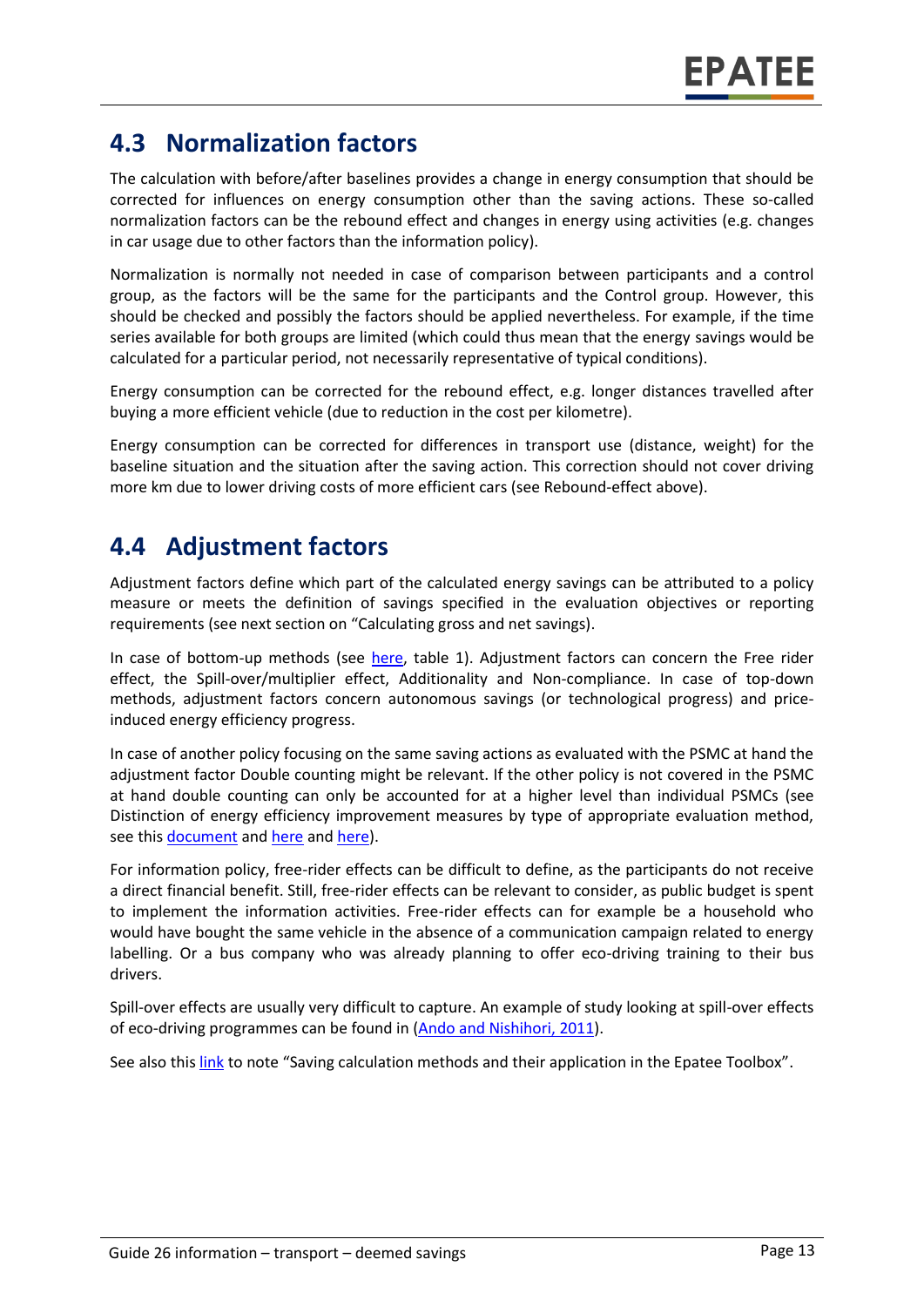### **4.5 Calculating Gross and Net energy savings**

Gross savings concern the calculated savings from saving actions using a chosen baseline and normalization factors. Net savings concern the savings attributed to policy measures or to a stakeholder (e.g. an energy company with an obligation to realise savings at their customers). Net savings can be evaluated either directly (when using a control or comparison group) or from gross savings by applying further adjustment (or gross-to-net) factors.

#### See [here](https://www.academia.edu/14979876/Evaluating_energy_efficiency_policy_measures_and_DSM_programmes) and [here.](https://www.epatee-lib.eu/media/docs/D4_EMEEES_Final.pdf)

The savings should be corrected for the Double counting effect, i.e. the overlap between the savings due to information policies and savings due to other policy measures. The overlap in the calculated savings of both policy measures cannot be processed at the level of an PSMC but must be corrected at the level of savings due to overall policy portfolios. For addressing double counting see [here](https://www.academia.edu/14979876/Evaluating_energy_efficiency_policy_measures_and_DSM_programmes) and [here.](https://www.epatee-lib.eu/media/docs/D4_EMEEES_Final.pdf)

See also section on Concrete examples.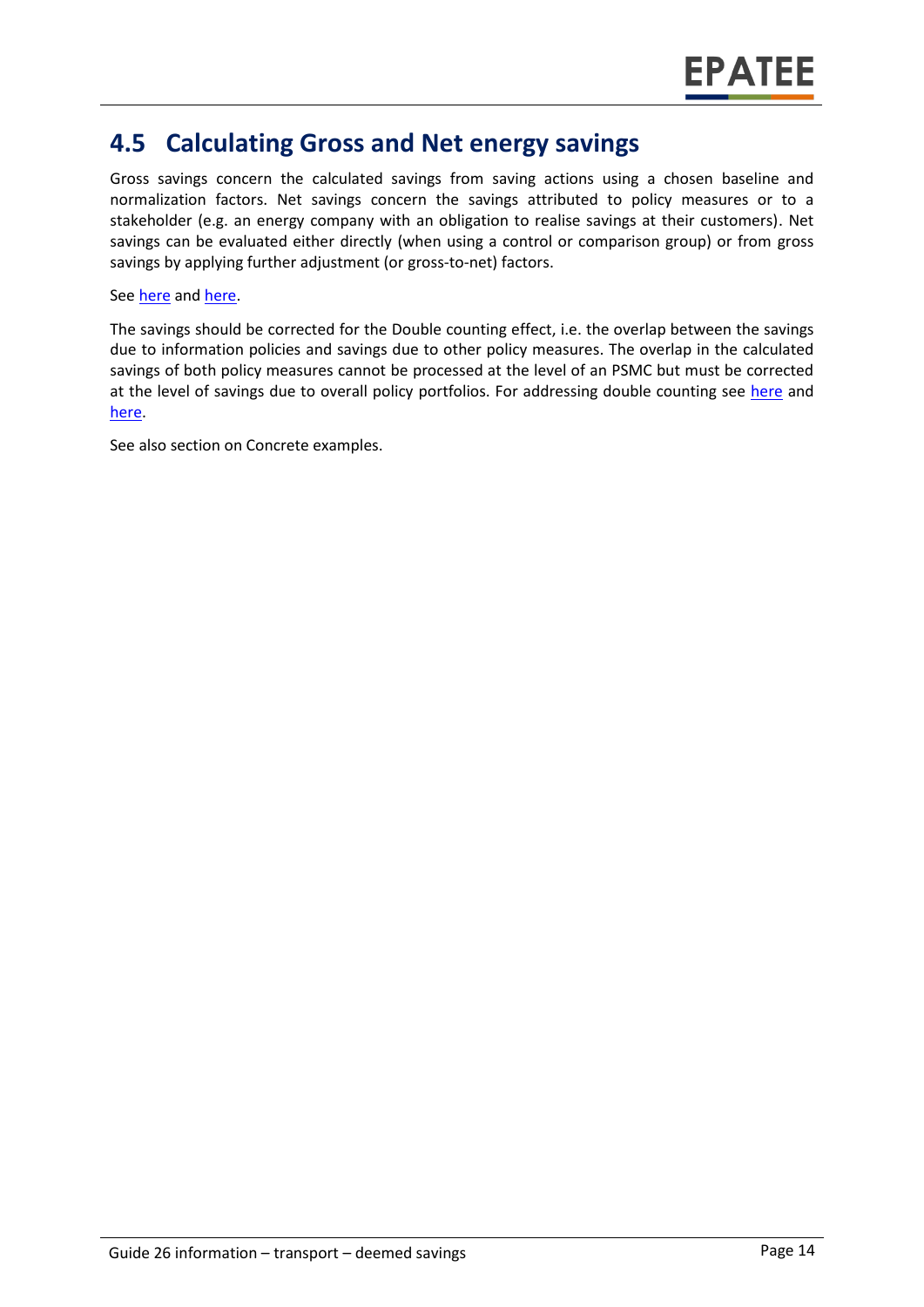### **5 | INPUT AND OUTPUT**

### **5.1 Main data requirements and data sources and collection techniques**

Data requirements specified in the table below correspond to the calculation of energy savings, when using the baseline option with/without.

| <b>Calculation subject</b>                                                                | <b>Data requirements</b>                                                                                                                               | Possible data sources and<br>collection technics                                                    |
|-------------------------------------------------------------------------------------------|--------------------------------------------------------------------------------------------------------------------------------------------------------|-----------------------------------------------------------------------------------------------------|
| <b>Energy savings</b>                                                                     | Information on efficiency<br>of cars bought, on<br>regularity of tire pressure<br>checks and adjustments,<br>on more efficient driving<br>behaviour    | Self-reported information during<br>surveys                                                         |
| <b>Normalization factors</b><br>affecting energy consumption:<br>N.A.                     |                                                                                                                                                        |                                                                                                     |
| <b>Adjustment factors:</b><br>additionality                                               | Information on the effect<br>of other measures: vehicle<br>and road tax depending on<br>car efficiency, other<br>information that affects<br>behaviour | Estimated effects of vehicle taxes,<br>self-reported influence of other<br>information on behaviour |
| Primary energy factors applied<br>(for conversion from final to<br>primary savings): N.A. |                                                                                                                                                        |                                                                                                     |
| Number of actions                                                                         | Number of people reached,<br>fraction of people reached<br>acting on it                                                                                | <b>Surveys</b>                                                                                      |
| Representativeness of people<br>surveyed                                                  |                                                                                                                                                        |                                                                                                     |

#### **Data issues when evaluating net energy savings**

The main good practice to ensure the feasibility and reliability of the evaluation of net energy savings is to think about the method to be used when designing (or revising) the information policy.

Experience indeed shows that unless the data collection has been planned in advance, it will be very costly, time-consuming or even impossible to collect the data required to apply most of the methods that can be used to evaluate net energy savings. Which makes that in practice, using surveys will remain the only option possible (or considered feasible).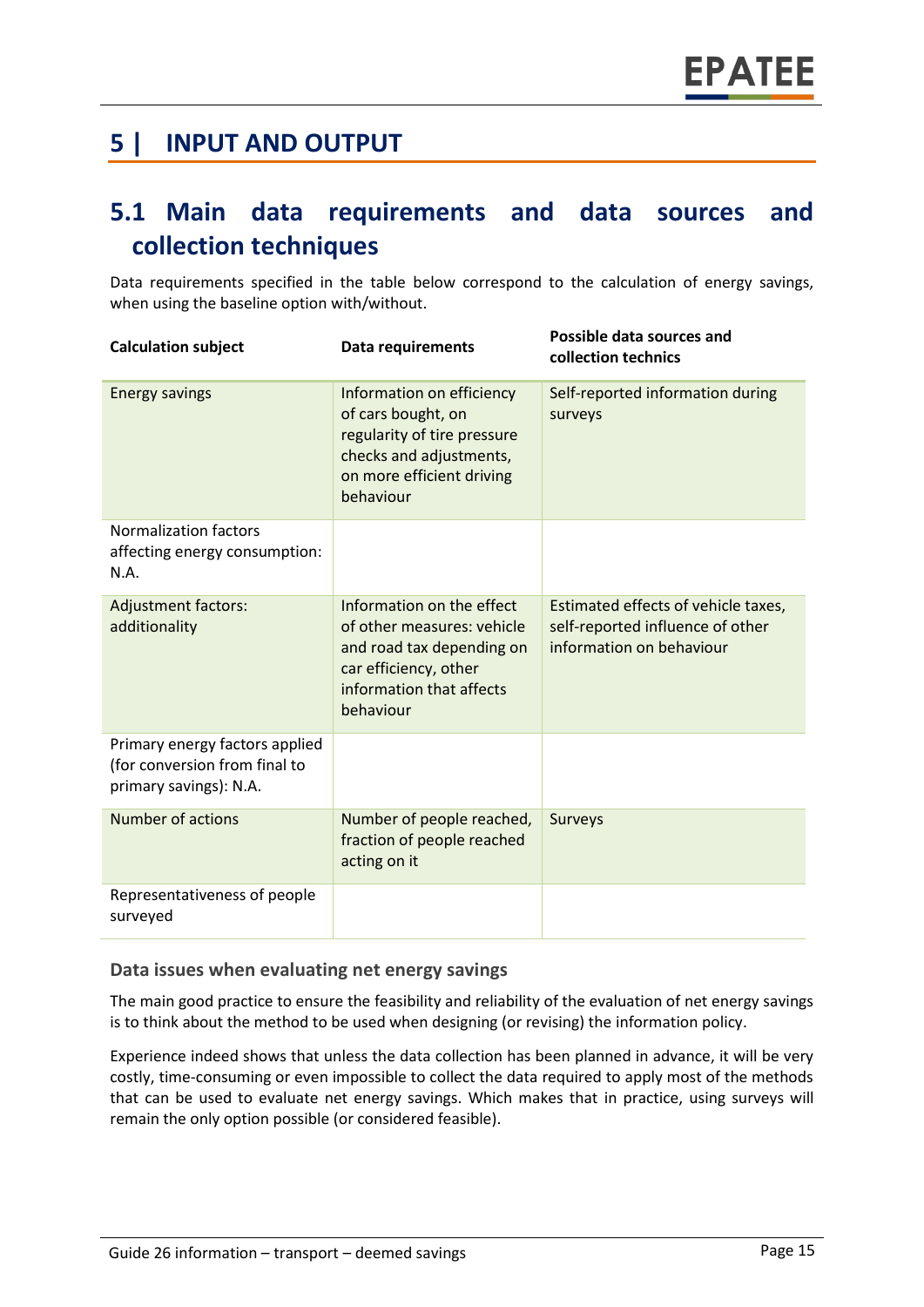The main challenges when using surveys are:

- to achieve a high answer rate, in order to limit sampling bias;
- to use question phrasing that can limit the risk of bias in the answers.

For more details about the evaluation of net energy savings, see the [topical case study.](https://www.epatee-toolbox.eu/wp-content/uploads/2018/10/epatee_topical_case_study_evaluating_net_energy_savings.pdf)

For possible other methods with different data demands, see the section on alternatives for the chosen method.

### **5.2 Energy savings in final terms or in primary terms**

Energy savings can be expressed in final terms or in primary terms. See definitions about primary and final energy [here.](https://www.epatee-toolbox.eu/wp-content/uploads/2018/10/Definitions-and-typologies-related-to-energy-savings-evaluation.pdf)

#### **5.3 Energy savings over time**

Implemented saving actions in a year lead to savings over a number of consecutive years. A more efficient boiler for example can save gas over its lifetime of about 15 years, insulation over up to 60 years and more efficient computers up to 5 years. For savings from behavioural changes due to a media campaign the life time might be not much longer than that of the campaign. Energy savings can be calculated in different metrics in terms of time reference, for example: year-to-year, annual, cumulated annual, cumulative. See the definitions in th[e EPATEE terminology.](https://www.epatee-toolbox.eu/wp-content/uploads/2018/10/Definitions-and-typologies-related-to-energy-savings-evaluation.pdf)

The calculated yearly savings concern the savings of all new saving actions in that year. In this approach only data for the savings in the chosen year are needed.

Adding up the yearly savings over a period, provided that earlier saving actions are still delivering savings, leads to cumulative savings. For the cumulative savings, data are needed for the whole period.

Another cumulative approach, to be applied for the EE directive, is to multiply the (new) savings in a year with the number of years up to a target year and sum this result with that for all other years up to the target year. This cumulative approach stimulates early saving actions, as these count more times to the target than later actions.

Finally, savings from a saving action can be discounted and summed up over the lifetime of the action See [here.](https://www.epatee-toolbox.eu/wp-content/uploads/2018/10/Definitions-and-typologies-related-to-energy-savings-evaluation.pdf)

Deemed savings can provide yearly savings of new saving actions in that year. It can also provide cumulative savings provided that data are available over a period.

Cumulative savings according to the Energy Efficiency Directive can be provided when the lifetimes of savings actions are known.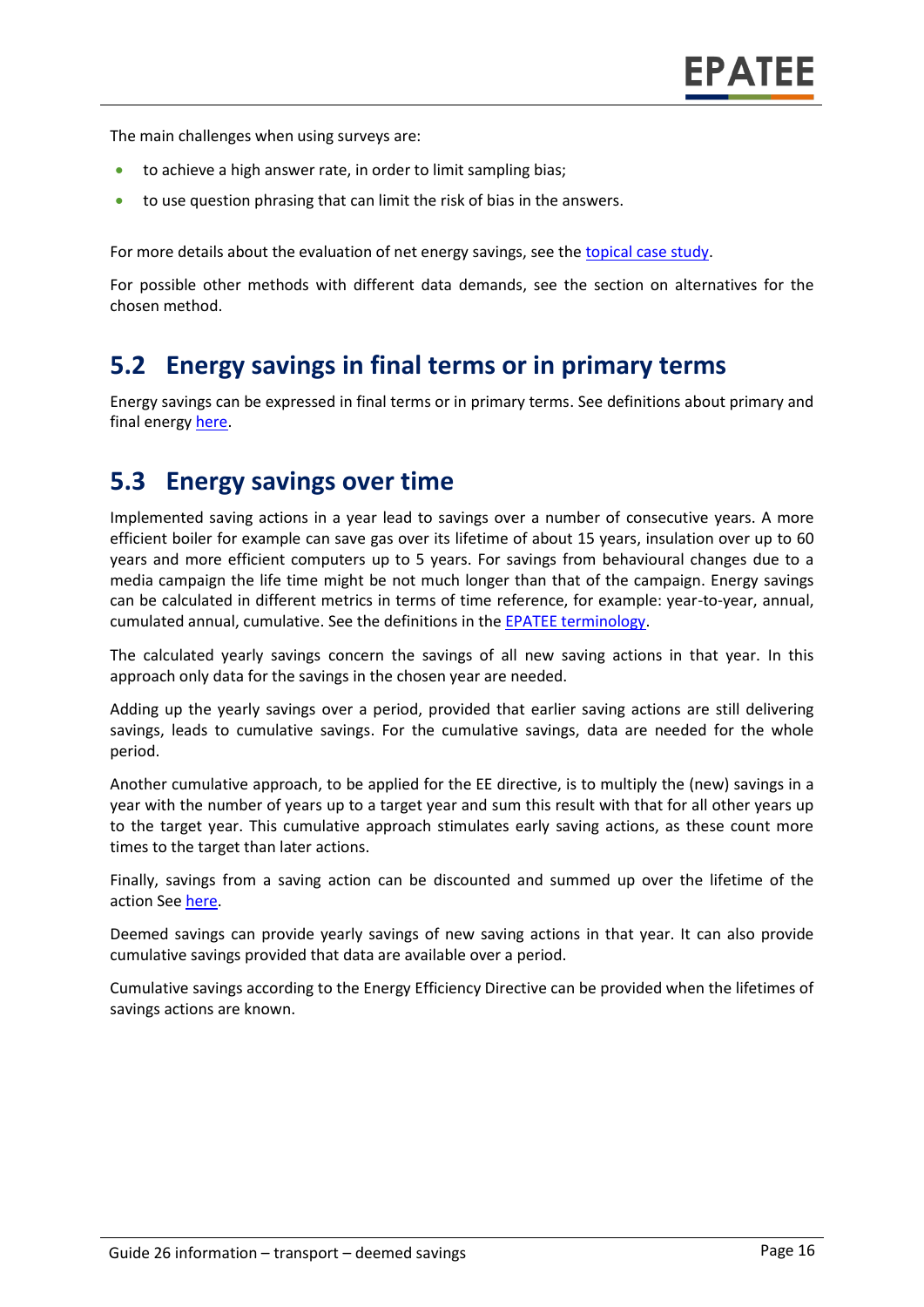# **6 | ALTERNATIVE FOR CHOSEN METHOD**

### **6.1 Alternatives for the chosen method**

Deemed savings are often chosen when the objective is to keep the evaluation simple or to get a quick feedback loop (e.g. getting results' estimates without delay). Other evaluation methods can be more relevant depending on the evaluation objectives, data availability and means available (see table below).

| <b>Type of</b><br>method                                                         | <b>Pros</b>                                                                                                                                                                                                                                                                                                     | Cons                                                                                                                                                                                                                                                                                                                                                                                                                                                                                                                                                                                                                                                                                                                                                                                                     |
|----------------------------------------------------------------------------------|-----------------------------------------------------------------------------------------------------------------------------------------------------------------------------------------------------------------------------------------------------------------------------------------------------------------|----------------------------------------------------------------------------------------------------------------------------------------------------------------------------------------------------------------------------------------------------------------------------------------------------------------------------------------------------------------------------------------------------------------------------------------------------------------------------------------------------------------------------------------------------------------------------------------------------------------------------------------------------------------------------------------------------------------------------------------------------------------------------------------------------------|
| Deemed<br>savings                                                                | Provide visibility to<br>$\bullet$<br>stakeholders<br>No delay in getting results<br>$\bullet$<br>from the monitoring system<br>Low running cost (once the<br>$\bullet$<br>set of deemed savings has<br>been defined)                                                                                           | Use limited to action types that can be<br>$\bullet$<br>described in a standardised way (if the<br>information activities change, then the<br>deemed savings need to be revised)<br>Do not reflect the energy savings<br>$\bullet$<br>achieved for a given situation, but an<br>average result for a population of<br>actions<br>Can require significant preliminary<br>efforts (e.g. a pilot phase might be<br>needed to define the deemed savings)<br>Quality depending on the data available<br>to define deemed savings<br>Possible gaps between deemed savings<br>$\bullet$<br>and actual savings (recommended use of<br>additional method to check the<br>reliability of the deemed savings, see<br>section 2)<br>Additional method needed to evaluate<br>ex-post the additionality of the savings |
| Engineering<br>calculations<br>(based on<br>modelling on<br>fuel<br>consumption) | Can be used to explore more<br>$\bullet$<br>in details the effects of the<br>energy saving actions (e.g.<br>influence of given types of<br>driving behaviours on fuel<br>consumption)<br>Limited delay in getting the<br>$\bullet$<br>results (calculations can be<br>done before the actions are<br>installed) | Require sophisticated modelling (to<br>$\bullet$<br>provide reliable results)<br>Possible gaps between engineering<br>$\bullet$<br>estimates and measured savings (the<br>model needs to be well calibrated)<br>Additional method needed to evaluate<br>$\bullet$<br>ex-post the additionality of the savings                                                                                                                                                                                                                                                                                                                                                                                                                                                                                            |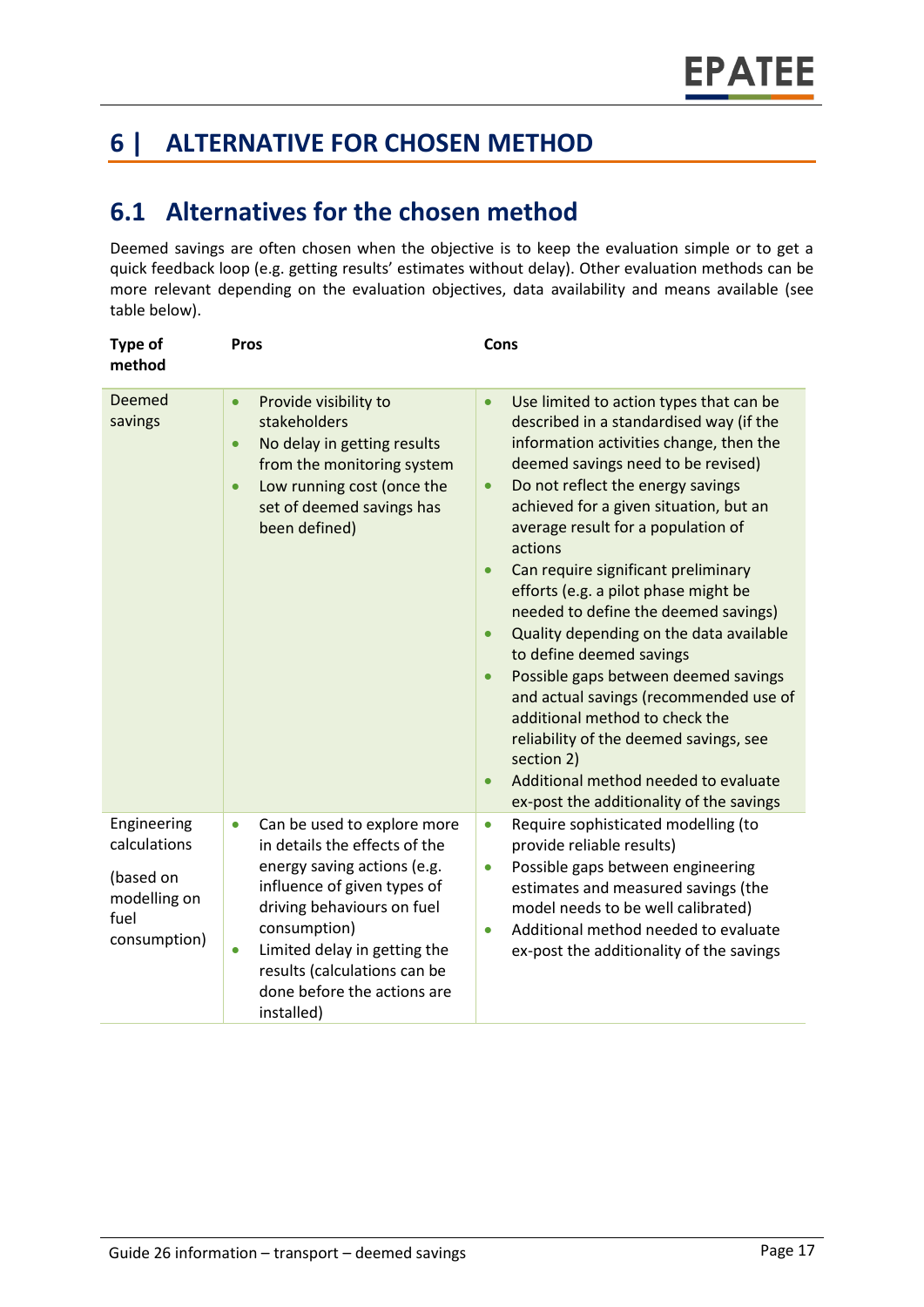| Type of<br>method                                                                                                                          | <b>Pros</b>                                                                                                                                                                                                                                                                                                                                                | Cons                                                                                                                                                                                                                                                                                                                                                                                                                                                                                                                                                                                                                           |
|--------------------------------------------------------------------------------------------------------------------------------------------|------------------------------------------------------------------------------------------------------------------------------------------------------------------------------------------------------------------------------------------------------------------------------------------------------------------------------------------------------------|--------------------------------------------------------------------------------------------------------------------------------------------------------------------------------------------------------------------------------------------------------------------------------------------------------------------------------------------------------------------------------------------------------------------------------------------------------------------------------------------------------------------------------------------------------------------------------------------------------------------------------|
| <b>Direct</b><br>measurement<br>(based on<br>monitoring of<br>actual fuel<br>consumption<br>and/or of<br>actual<br>distances<br>travelled) | Provide data about actual<br>$\bullet$<br>energy consumption / energy<br>savings (capturing rebound<br>effects, as well as<br>performance gaps)<br>Can be used to evaluate ex-<br>$\bullet$<br>post net savings (depending<br>on the type of comparison<br>group chosen, or whether<br>adjustment factors can be<br>assessed with an additional<br>method) | Can only be used for ex-post evaluation<br>$\bullet$<br>(or as basis to define deemed savings)<br>Delays in getting the result (depending<br>$\bullet$<br>on the time needed to collect and<br>analyse the data)<br>Require efforts in data collection (but<br>$\bullet$<br>these data can be collected for other<br>purposes, making it cost-effective to<br>use)<br>Difficulties to get representative samples<br>$\bullet$<br>(cf. sampling bias + data losses along the<br>evaluation process)<br>Difficulties to find relevant control or<br>$\bullet$<br>comparison groups (when assessing net<br>or additional savings) |

It should be noted that the development of on-board devices that can monitor actual fuel consumption on real time, and of ICT (e.g. smartphones' applications) has offered new opportunities for data collection in recent years. This makes that the use of different types of direct measurement are now available, and can be cost-effective to use.

See for example: (Ferreira [et al., 2015;](https://ieeexplore.ieee.org/abstract/document/7089244) Husnjak [et al., 2015](https://hrcak.srce.hr/file/220264)).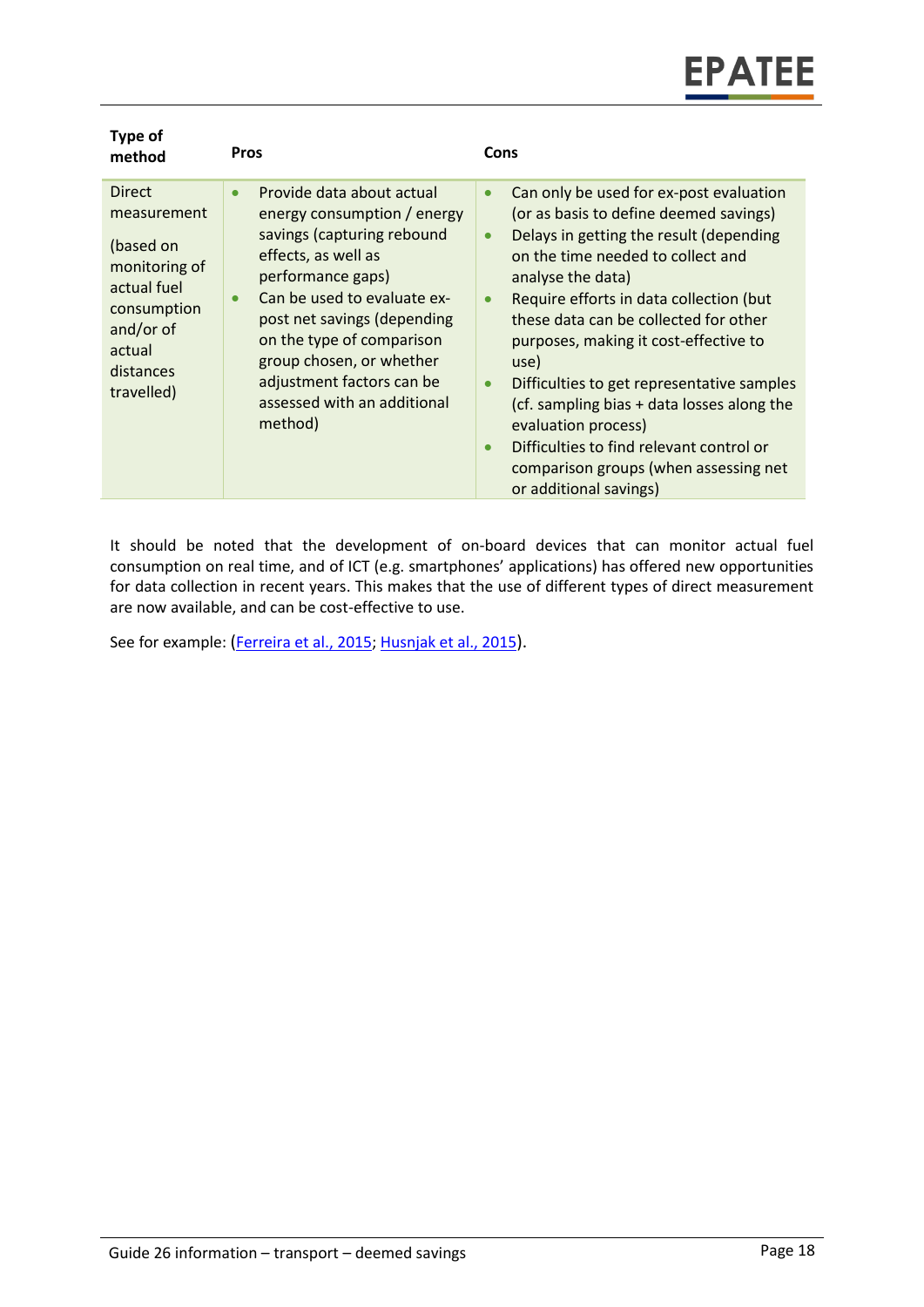# **7 | ADDITIONAL EVALUATION RESULTS**

# **7.1 Calculating avoided CO<sup>2</sup> emissions**

Avoided  $CO<sub>2</sub>$  emissions can be evaluated from the energy savings by applying emission factors. Four key aspects are to be taken into account when choosing the emission factor(s):

- 1) Emission factors vary according to the **energy type**, so the data about energy savings need to be available per energy type.
- 2) Emission factors for a given type of energy **can vary over time** (especially for **electricity**).
- 3) Emission factors can take into account:
	- a. **Direct emission factors**: that take into account the emissions generated when producing the energy used;
	- b. **Lifecycle emission factors**: that take into account all the emissions generated from the extraction of the energy resources up to the dismantling of the energy plant.

Due to the differences that the choice of emission factor(s) can induce, it is important to document what emission factor(s) has(have) been used.

The reduction in CO2-emissions can be calculated from the savings with an emission factor for the fuel in question. For electric vehicles, the reduction in  $CO<sub>2</sub>$ -emissions can be calculated from the savings with an emission factor for electricity that takes into account the different inputs of power production. The actual factor to be applied can vary, depending on saving action(s) and sector, year of implementation, policy considerations, etcetera (see this [reference\)](https://www.researchgate.net/publication/222601305_Evaluation_of_methods_used_to_determine_realized_energy_savings).

The avoided emission of **other greenhouse gasses** due to energy savings are not taken into account here, as these emissions (and more specifically their reductions) are generally negligible compared to CO<sup>2</sup> (apart from policy measures targeting the agriculture sector).

When needed, **IPCC** (Intergovernmental Panel on Climate Change) provides a **[detailed database of](https://www.ipcc-nggip.iges.or.jp/EFDB/main.php)  [peer-reviewed emission factors.](https://www.ipcc-nggip.iges.or.jp/EFDB/main.php)**

# **7.2 Calculating cost-effectiveness**

Cost-effectiveness is the ratio between costs to achieve energy savings and the amount of savings and possibly other benefits.

A distinction can be made according to the point of view adopted to assess cost-effectiveness:

- Cost-effectiveness for the end-user or participant
- Cost-effectiveness for society at large
- Cost-effectiveness for the party that takes responsibility for saving targets (government or actor with an Energy Efficiency Obligation)

For cost-effectiveness from a societal viewpoint no account is taken of subsidies and taxes, energy prices concern world market price, and a lower value of the discount factors is valid. Societal costeffectiveness can be calculated by comparing the costs of the information campaign and the surveys to the amount of energy saved and  $CO<sub>2</sub>$ -emissions avoided.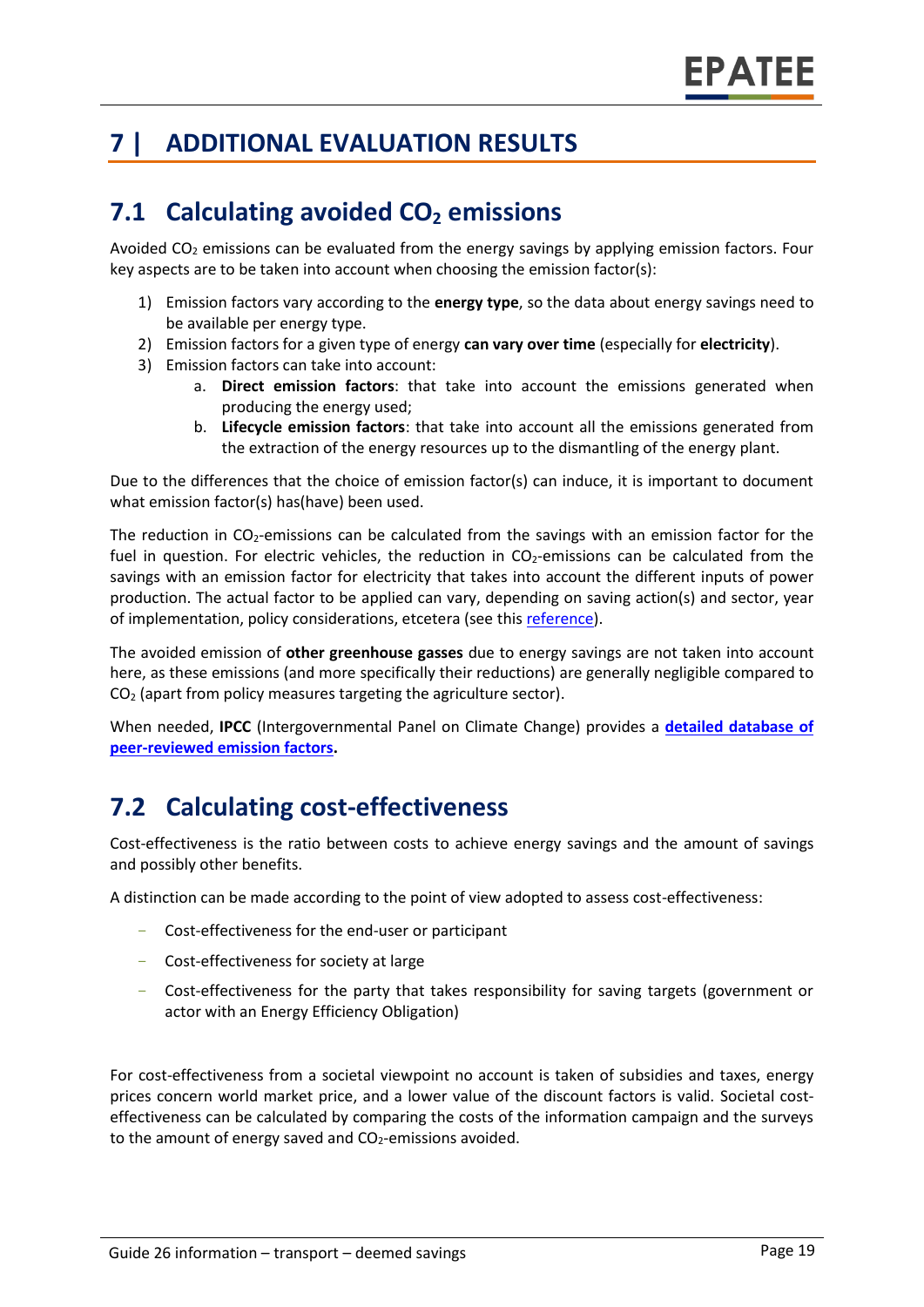# **7.3 Calculating other co-benefits**

Possible co-benefits from saving energy concern:

- Extra employment
- Reduction of energy poverty
- Other emission reductions ( $NO<sub>x</sub>$ ,  $SO<sub>2</sub>$ , fine particles, etc.)
- Better indoor climate
- Reduced dependency on (insecure) energy import

The following co-benefits are regarded as most relevant and/or feasible to calculate in conjunction to this guide (see table). The calculation of the co-benefits is explained in the references.

| <b>Type of co-benefits</b> | Why it can be relevant (and<br>for whom)                                                | References where more details can be<br>found                |
|----------------------------|-----------------------------------------------------------------------------------------|--------------------------------------------------------------|
| Cost reduction             | For the end user                                                                        |                                                              |
| Less air pollution         | Less negative health effects<br>(affecting citizens) and<br>related costs (for society) | Odyssee-Mure multiple benefits tool,<br><b>COMBI-project</b> |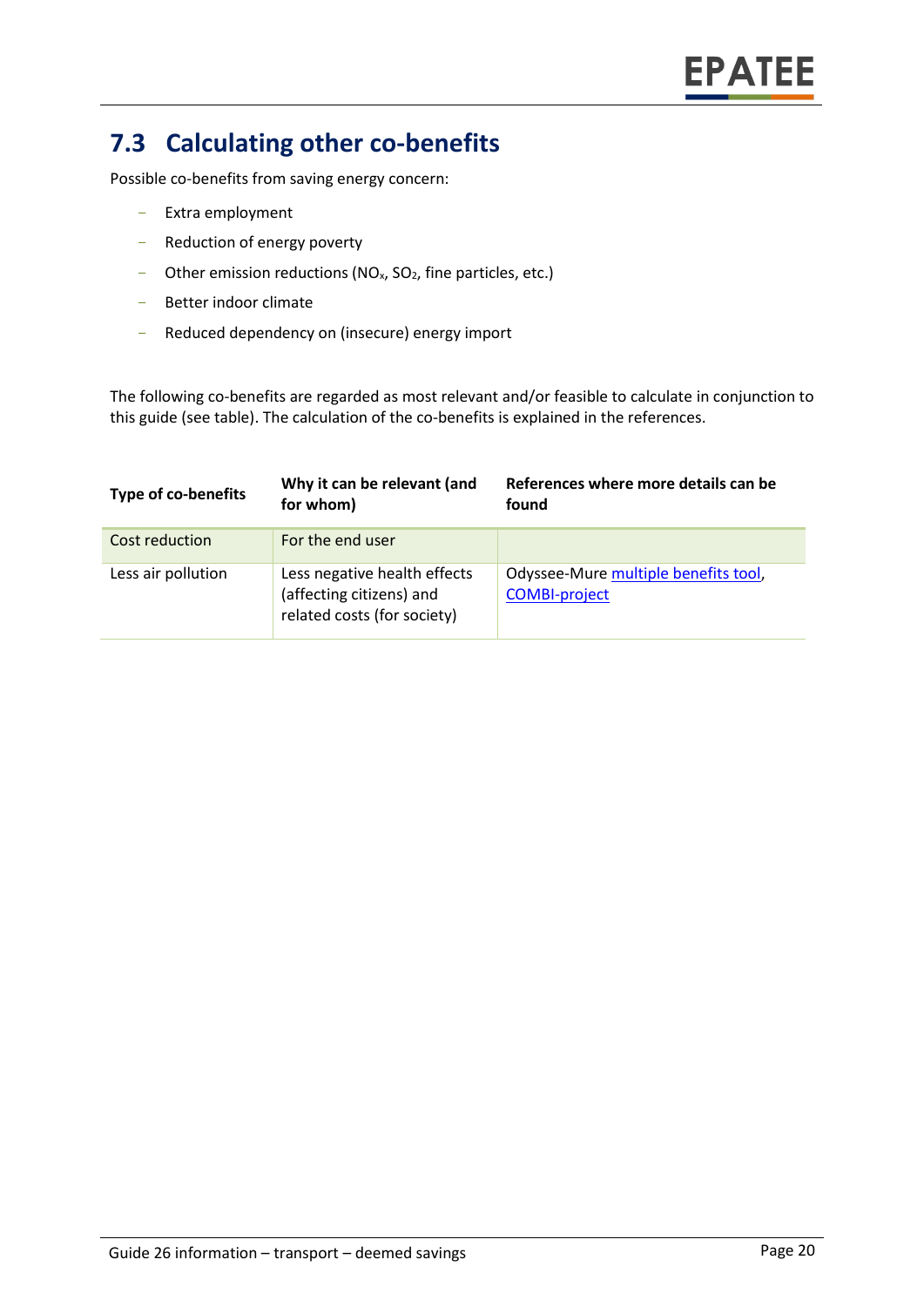# **8 | CONCRETE EXAMPLES**

• An example of an information policy in transport is the eco driving campaign in the Netherlands (in Dutch: Het Nieuwe Rijden). It targets not only car drivers but also drivers of commercial vehicles. By promoting the purchasing of more efficient vehicles, providing information on energy efficient driving styles and the right tyre pressures to professional and private drivers, the aim is to reduce  $CO<sub>2</sub>$  emissions from fuel consumption. The cost effectiveness is an effect indicator as well. To evaluate the results, the number of people reached by the campaign as well as the effect of the campaign on individual driving habits needs to be known. These data are collected yearly by, amongst other things, performing surveys. Because of the uncertainty in both quantities the resulting total energy savings are qualified as deemed savings. The results show that the number of people applying the driving style tips has been increasing from 10% in 2000 to 22% in 2004.

For more details, see:

[Wilbers, P., & Wardenaar, H. \(2007\).](https://www.eceee.org/static/media/uploads/site-2/library/conference_proceedings/eceee_Summer_Studies/2007/Panel_8/8.111/paper.pdf) The Dutch national ecodriving programme Het Nieuwe Rijden: A success story. Proceedings of the ECEEE 2007 Summer Study, 1673-1678.

- [NL eco-driving program](https://www.eltis.org/sites/default/files/Eco_Drive_6.pdf)
- EPATEE case study related to transport policies:

[Van den Oosterkamp, P.F. , de Wilde, H. 2018.](https://epatee.eu/system/tdf/epatee_case_study_netherlands_purchase_tax_for_passenger_cars_ok_0.pdf?file=1&type=node&id=80) Purchase tax reduction for passenger cars (The Netherlands). Case study prepared by ECN, part of TNO for the EPATEE project, funded by the European Union's Horizon 2020 programme.

This case study is not related to an information policy. However, the evaluation approach used can be easily adapted to the case of information policies targeting the purchase of new vehicles.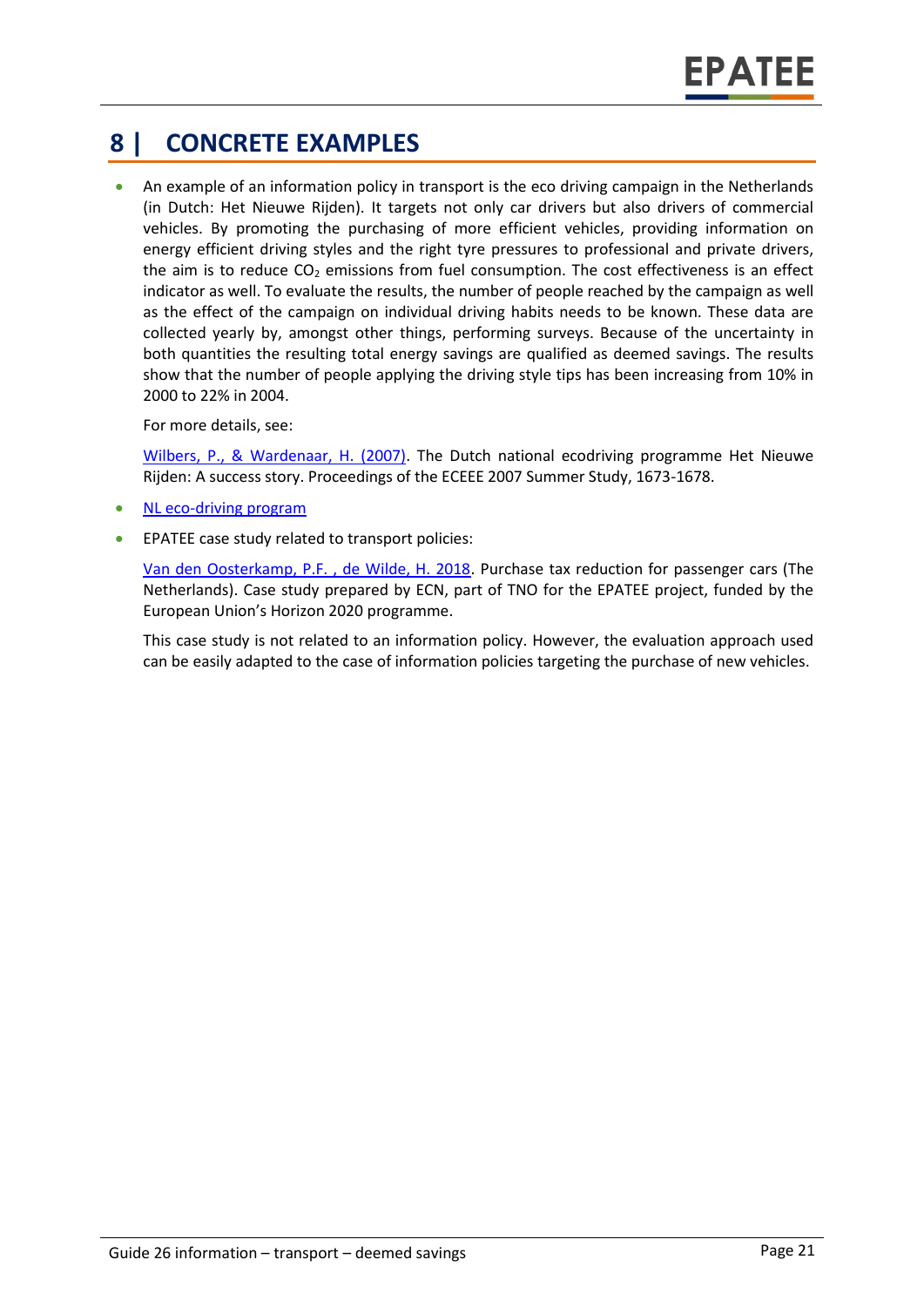### **9 | FURTHER READING**

#### **Evaluation method for energy savings from energy efficiency in vehicles (EMEEES project)**:

• [Böhler, S., & Rudolph, F. \(2009\).](http://www.evaluate-energy-savings.de/emeees/downloads/EMEEES_WP42_Method_14_Vehicle_EE_080226.pdf) EMEEES bottom-up case application 14: Vehicle Energy Efficiency.

#### **Evaluation method for behavioural programmes (Uniform Methods Project)**:

• [Stewart, J. & Todd, A. \(2017\).](https://www.nrel.gov/docs/fy17osti/68573.pdf) Chapter 17: Residential Behavior Evaluation Protocol. The Uniform Methods Project: Methods for Determining Energy-Efficiency Savings for Specific Measures. Prepared for NREL (National Renewable Energy Laboratory), October 2017.

#### **About energy labelling for cars:**

- [Brazil, W., Kallbekken, S., Sælen, H., & Carroll, J. \(2019\).](https://www.sciencedirect.com/science/article/pii/S1361920918310393) The role of fuel cost information in new car sales. *Transportation Research Part D: Transport and Environment*, 74, 93-103.
- [Brocklehurst, F. \(2015\).](https://www.eceee.org/library/conference_proceedings/eceee_Summer_Studies/2015/7-appliances-product-policy-and-the-ict-supply-chain/the-label-you-drive-what-can-eu-appliance-labelling-learn-from-the-experience-of-eu-consumer-information-on-the-fuel-consumption-of-cars/) The label you drive what can EU appliance labelling learn from the experience of EU consumer information on the fuel consumption of cars? Proceedings of the ECEEE 2015 Summer Study, 1505-1517.
- [Codagnone, C., Veltri, G. A., Bogliacino, F., Lupiáñez-Villanueva, F., Gaskell, G., Ivchenko, A., &](https://link.springer.com/article/10.1007/s40888-016-0042-2)  [Mureddu, F. \(2016\).](https://link.springer.com/article/10.1007/s40888-016-0042-2) Labels as nudges? An experimental study of car eco-labels. *Economia Politica*, 33(3), 403-432.
- [Gibson, G., Tsamis, A., Cesbron, S., Biedka, M., Escher, G. & Skinner, I. \(2016\).](https://ec.europa.eu/clima/sites/clima/files/transport/vehicles/labelling/docs/car_labelling_final_report20160728_en.pdf) Evaluation of Directive 1999/94/EC ("the car labelling Directive "). Final report of Ricardo Energy & Environment for DG Clima, April 2016.
- [Haq, G., & Weiss, M. \(2016\).](https://www.sciencedirect.com/science/article/pii/S0301421516302129) CO2 labelling of passenger cars in Europe: Status, challenges, and future prospects. *Energy Policy*, 95, 324-335.
- [Van der Vooren, A., Alkemade, F., & Hekkert, M. \(2013\).](https://conference.druid.dk/acc_papers/p1mlasfpqo7oj6bs6oo6ltiif4n5.pdf) Energy labels and firm strategies in the Dutch automotive sector. Proceedings of the 35<sup>th</sup> Druid Celebration Conference.

#### **About eco-driving:**

- [Alam, M. S., & McNabola, A. \(2014\).](https://www.sciencedirect.com/science/article/abs/pii/S0967070X14001152) A critical review and assessment of Eco-Driving policy & technology: Benefits & limitations. *Transport Policy*, 35, 42-49.
- [Allison, C. K., & Stanton, N. A. \(2019\).](https://www.tandfonline.com/doi/abs/10.1080/1463922X.2018.1484967) Eco-driving: the role of feedback in reducing emissions from everyday driving behaviours. *Theoretical Issues in Ergonomics Science*, 20(2), 85-104.
- [Barkenbus, J. N. \(2010\).](https://law.vanderbilt.edu/files/archive/ecodriving-pub.pdf) Eco-driving: An overlooked climate change initiative. *Energy Policy*, 38(2), 762-769.
- [Stanton, N. A., & Allison, C. K. \(2019\).](https://link.springer.com/article/10.1007/s10111-019-00554-7) Driving towards a greener future: an application of cognitive work analysis to promote fuel-efficient driving. *Cognition, Technology & Work*, 1-18.

#### **Comparisons of various policies on driving behaviours:**

• [Keyvanfar, A., Shafaghat, A., Muhammad, N. Z., & Ferwati, M. S. \(2018\).](https://www.mdpi.com/2071-1050/10/4/1152/pdf) Driving behaviour and sustainable mobility—policies and approaches revisited. *Sustainability*, 10(4), 1152.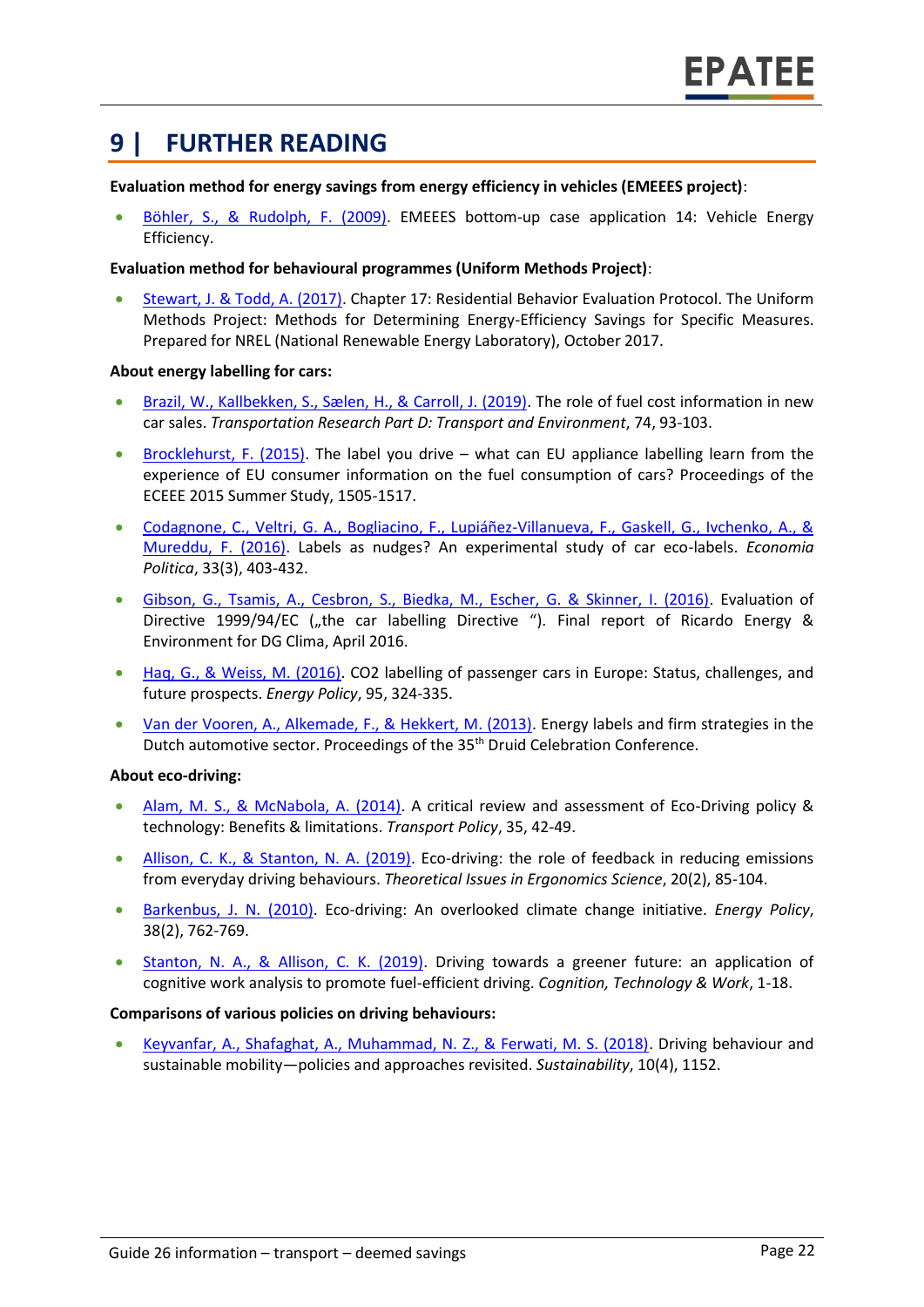#### **Examples related to modal shift:**

- [Brög, W., Erl, E., Ker, I., Ryle, J., & Wall, R. \(2009\).](http://www.socialdata.de/info/TPol2009.pdf) Evaluation of voluntary travel behaviour change: Experiences from three continents. *Transport Policy*, 16(6), 281-292.
- [Griffin, G. P. \(2019\).](https://osf.io/preprints/socarxiv/xqmhr/download) Co-producing Mobility: Lessons from Ridesharing for a More Just and Sustainable Autonomous Future. Chapter 10 in *Disruptive Transport: Driverless Cars, Transport Innovation and the Sustainable City of Tomorrow*, edited by William W. Riggs. New York: Routledge.
- [Moser, C., Blumer, Y., & Hille, S. L. \(2016\).](https://energy-evaluation.org/wp-content/uploads/2019/06/2016-paper-moser.pdf) Getting started on a car diet: Assessing the behavioural impacts of an e-bike trial in Switzerland. Proceedings of IEPPEC (International Energy Policies & Programmes Evaluation Conference) 2016.
- [Shaheen, S., Martin, E., & Cohen, A. \(2013\).](https://escholarship.org/uc/item/7010k9p3) Public bike sharing and modal shift behavior: a comparative study of early bike sharing systems in North America. *International Journal of Transportation*, 1(1).
- [Wall, G., Olaniyan, B., Woods, L., & Musselwhite, C. \(2017\).](https://researchportal.port.ac.uk/portal/files/5069734/BGCC_paper.pdf) Encouraging sustainable modal shift—An evaluation of the Portsmouth Big Green Commuter Challenge. *Case Studies on Transport Policy*, 5(1), 105-111.

#### **About the differences between estimated and measured fuel consumption:**

• [Fontaras, G., Zacharof, N. G., & Ciuffo, B. \(2017\).](https://www.sciencedirect.com/science/article/pii/S0360128516300442) Fuel consumption and CO2 emissions from passenger cars in Europe–Laboratory versus real-world emissions. *Progress in Energy and Combustion Science*, 60, 97-131.

#### **Evaluations of eco-driving training programmes:**

- [Garcia, R., Diaz, G., Pañeda, X., Tuero, A., Pozueco, L., Melendi, D., ... & Pañeda, A. \(2017\).](https://www.mdpi.com/1996-1073/10/12/2060/pdf) Impact of Efficient Driving in Professional Bus Fleets. *Energies*, 10(12), 2060.
- [Jeffreys, I., Graves, G., & Roth, M. \(2018\).](https://www.sciencedirect.com/science/article/pii/S1361920915002278) Evaluation of eco-driving training for vehicle fuel use and emission reduction: A case study in Australia. *Transportation Research Part D: Transport and Environment*, 60, 85-91.
- [Savković, T., Miličić, M., Pitka, P., Milenković, I., & Koleška, D. \(2019\)](http://www.oresta.org/index.php/oresta/article/download/11/11). Evaluation of the ecodriving training of professional truck drivers. *Operational Research in Engineering Sciences: Theory and Applications*, 2(1), 15-26.
- [Sullman, M. J., Dorn, L., & Niemi, P. \(2015\).](https://www.researchgate.net/profile/Mark_Sullman/publication/281551539_Eco-driving/data/55ed73ec08ae21d099c7552a/Eco-driving.pdf) Eco-driving training of professional bus drivers–Does it work? *Transportation Research Part C: Emerging Technologies*, 58, 749-759.
- [Wilbers, P., & Wardenaar, H. \(2007\).](https://www.eceee.org/static/media/uploads/site-2/library/conference_proceedings/eceee_Summer_Studies/2007/Panel_8/8.111/paper.pdf) The Dutch national ecodriving programme Het Nieuwe Rijden: A success story. Proceedings of the ECEEE 2007 Summer Study, 1673-1678.

#### **Evaluations of eco-driving through feedback on fuel consumption:**

- [Boriboonsomsin, K., Vu, A., & Barth, M. \(2010\).](https://escholarship.org/content/qt9z18z7xq/qt9z18z7xq.pdf) Eco-driving: pilot evaluation of driving behavior changes among us drivers. University of California Transportation Center.
- [Tulusan, J., Staake, T., & Fleisch, E. \(2012\).](https://www.alexandria.unisg.ch/224982/1/EnergyInformatics_Supporting%20eco-driving%20with%20eco-feedback%20technologies_Camera%20Ready%20Version.pdf) Providing eco-driving feedback to corporate car drivers: what impact does a smartphone application have on their fuel efficiency? Proceedings of the 2012 ACM conference on ubiquitous computing, 212-215.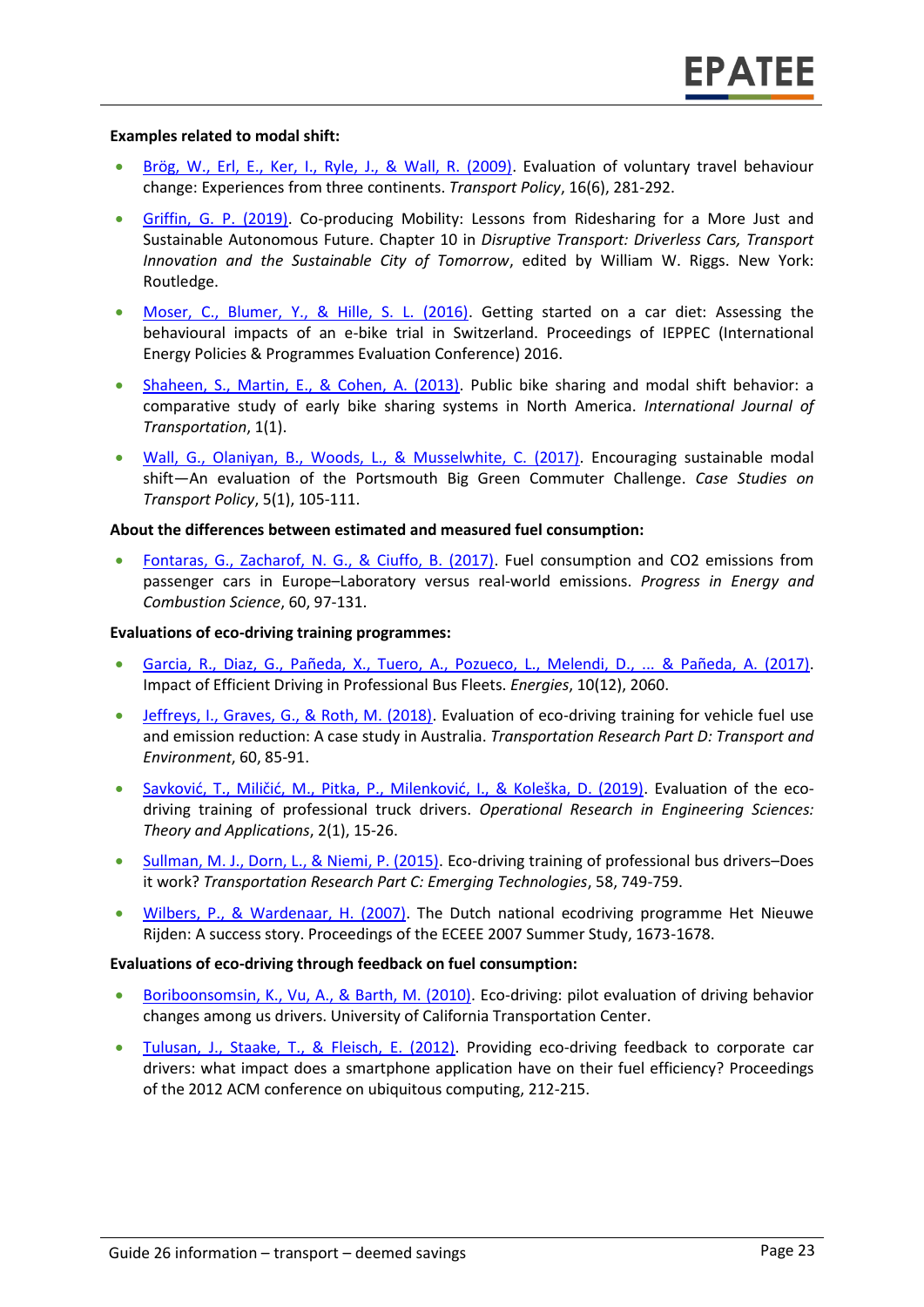#### **Evaluations using modelling or driving simulators (for eco-driving):**

- [Hiraoka, T., Terakado, Y., Matsumoto, S., & Yamabe, S. \(2009\).](https://www.researchgate.net/profile/Toshihiro_Hiraoka/publication/234054282_Quantitative_evaluation_of_eco-driving_on_fuel_consumption_based_on_driving_simulator_experiments/links/0fcfd50ea1f7a8f4dd000000/Quantitative-evaluation-of-eco-driving-on-fuel-consumption-based-on-driving-simulator-experiments.pdf) Quantitative evaluation of ecodriving on fuel consumption based on driving simulator experiments. Proceedings of the 16th World Congress on Intelligent Transport Systems, 21-25.
- [Dib, W., Chasse, A., Di Domenico, D., Moulin, P., & Sciarretta, A. \(2012\).](https://ogst.ifpenergiesnouvelles.fr/articles/ogst/pdf/2012/04/ogst120032.pdf) Evaluation of the energy efficiency of a fleet of electric vehicle for eco-driving application. *Oil & Gas Science and Technology–Revue d'IFP Energies nouvelles*, 67(4), 589-599.

#### **Evaluations using ICT (for eco-driving):**

- [Ferreira, J. C., de Almeida, J., & da Silva, A. R. \(2015\).](https://ieeexplore.ieee.org/abstract/document/7089244) The impact of driving styles on fuel consumption: A data-warehouse-and-data-mining-based discovery process. *IEEE Transactions on Intelligent Transportation Systems*, 16(5), 2653-2662.
- [Husnjak, S., Forenbacher, I., & Bucak, T. \(2015\).](https://hrcak.srce.hr/file/220264) Evaluation of Eco-Driving Using Smart Mobile Devices. *PROMET-Traffic&Transportation*, 27(4), 335-344.

#### **About examples of spill-over effects (related to eco-driving):**

• [Ando, R., & Nishihori, Y. \(2011\).](https://www.sciencedirect.com/science/article/pii/S1877042811014443) How does driving behavior change when following an ecodriving car?. Procedia-Social and Behavioral Sciences, 20, 577-587.